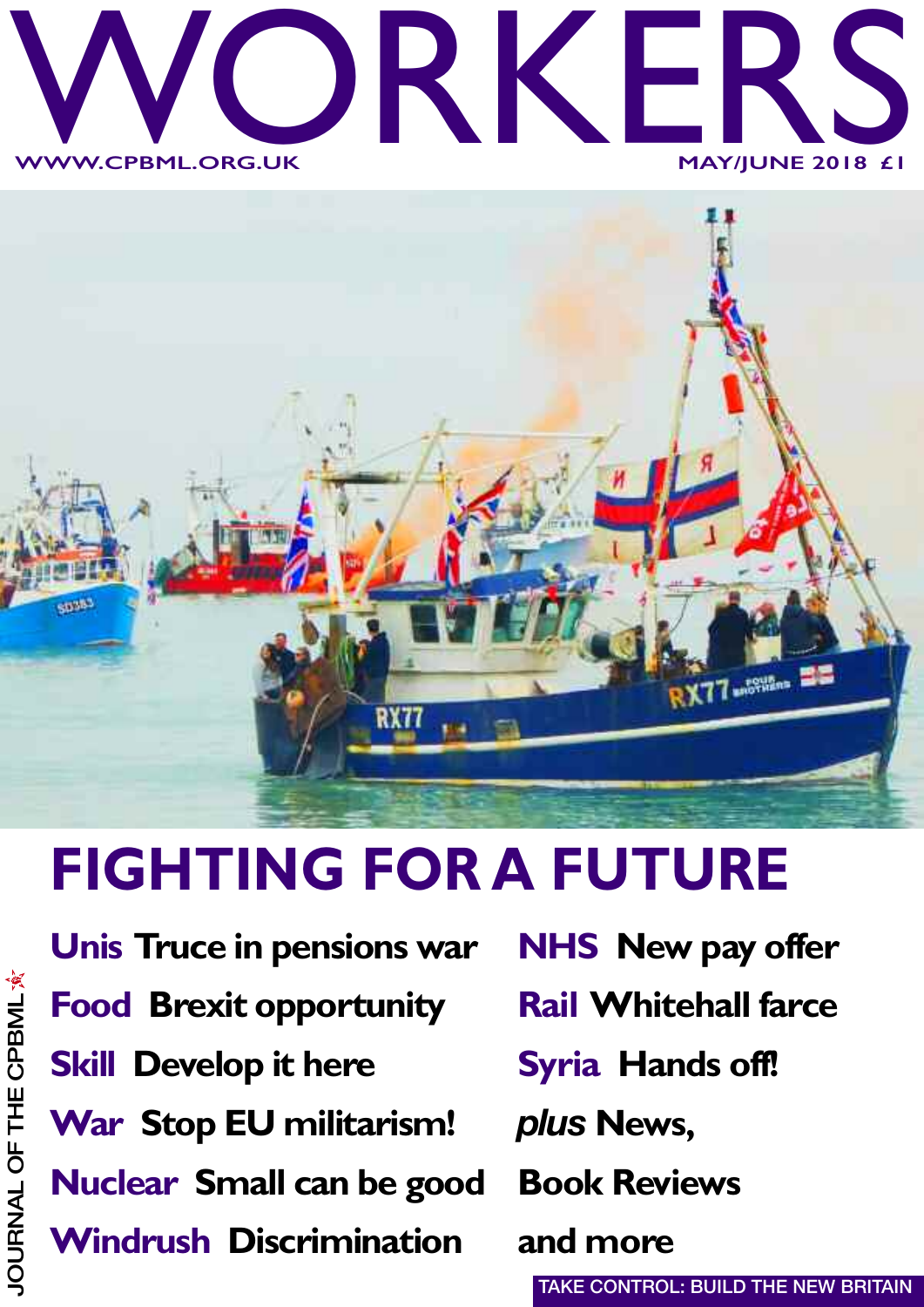# WORKERS The disadvantage of being British **"**

**THE VICIOUS treatment of the Windrush Britons – who arrived from the Caribbean as children from 1948 to 1971 – contrasts starkly with the position of EU nationals under the Brexit transition agreement. It shines <sup>a</sup> light on how so-called "free movement" has operated to discriminate against British people (whether of Commonwealth origin or not).**

**To focus on alleged bureaucratic bungling is to miss the point. The machinery of government can be efficient when it wants to be. At heart the problem is that no government – not for for decades – has grasped why the British people think it ought to have <sup>a</sup> migration policy that favours British workers.**

**In fact, this government and its predecessors have wanted to move in the opposite direction.**

**Ever since Britain accepted the EU concept of free movement, EU nationals have been able to bring in children, spouses, and the children of spouses, from anywhere in the world without having to meet all the thresholds that are required of UK citizens.**

**Now, with the transition agreement, they have further rights. In particular (Article 10), EU nationals resident in Britain before the end of the transition period will retain the right of permanent residence even if they have been absent from Britain for <sup>a</sup> period of more than five years.**

**Yet the Windrush Britons were told that any absence from the UK since 1988 lasting more than** **two years would disqualify them from residence. One, Junior Green, was told in 2009 by the Home Office that to update his passport he had to prove he had lived here for each of the previous 10 years.**

**EU nationals seeking permanent residence in Britain are guaranteed <sup>a</sup> form that is "short, simple, user friendly". The NTL (No Time Limit) form that was required of Windrush Britons is 21 pages long, with an additional seven pages of guidance.**

**For EU nationals, the transition agreement says that the UK "shall ensure that administrative procedures for applications are smooth, transparent and simple and that any unnecessary administrative burdens are avoided". Contrast that with the obstacle course that was placed in the path of the Windrush Britons before the tsunami of public outrage forced <sup>a</sup> change of policy.**

**And then there's the cost. The NTL application cost £229 for <sup>a</sup> single person and £229 for each dependent. Plus <sup>a</sup> Biometric Residence Permit at £19.20 per person. An EU national applying for settled status will pay "no more than the cost charged to British citizens for <sup>a</sup> UK passport" – £85.**

**What's wrong about all this? Just about everything. The casual disregard for basic humanity shown by successive governments – Labour, Coalition and Conservative – is <sup>a</sup> disgrace.**

**Brexit is our chance to plan an immigration policy that doesn't discriminate against British citizens – or favour citizens of EU states. ■**



WORKERS is published by the Communist Party of Britain (Marxist-Leninist)

78 Seymour Avenue, London N17 9EB. www.cpbml.org.uk **@cpbml** WORKERS IS published by the Communist Party of Britain (Marxist-Leninist)<br>78 Seymour Avenue, London N17 9EB. www.cpbml.org.uk W@cpbml<br>1968–2018<br>1968–2018



## **Contents – May/June 2018**



News<br>Digest Fishing boats "transition" protest, p3; Truce in university pensions fight, Fishing boats "transition'" protest, p3; Truce in university pensions fight, p4; Staff mull health pay offer, p5

**Features** Skills and education for the future of Britain, p6; The brightest and the best?, p8;<br>Nuclear reactors – small can be beautiful, p9; Stop the EU war machine!, p10; We Skills and education for the future of Britain, p6; The brightest and the best?, p8; can make food safer: the responsibility is ours, p14; Outsourcing: the vultures gather, p16; Foreign firms line up to plunder rail, p18

**End<br>Notes** 

Book reviews: Populism and Reaction, p20; Engineering's decline, p21; Historic Notes: British trade unions – early origins, p22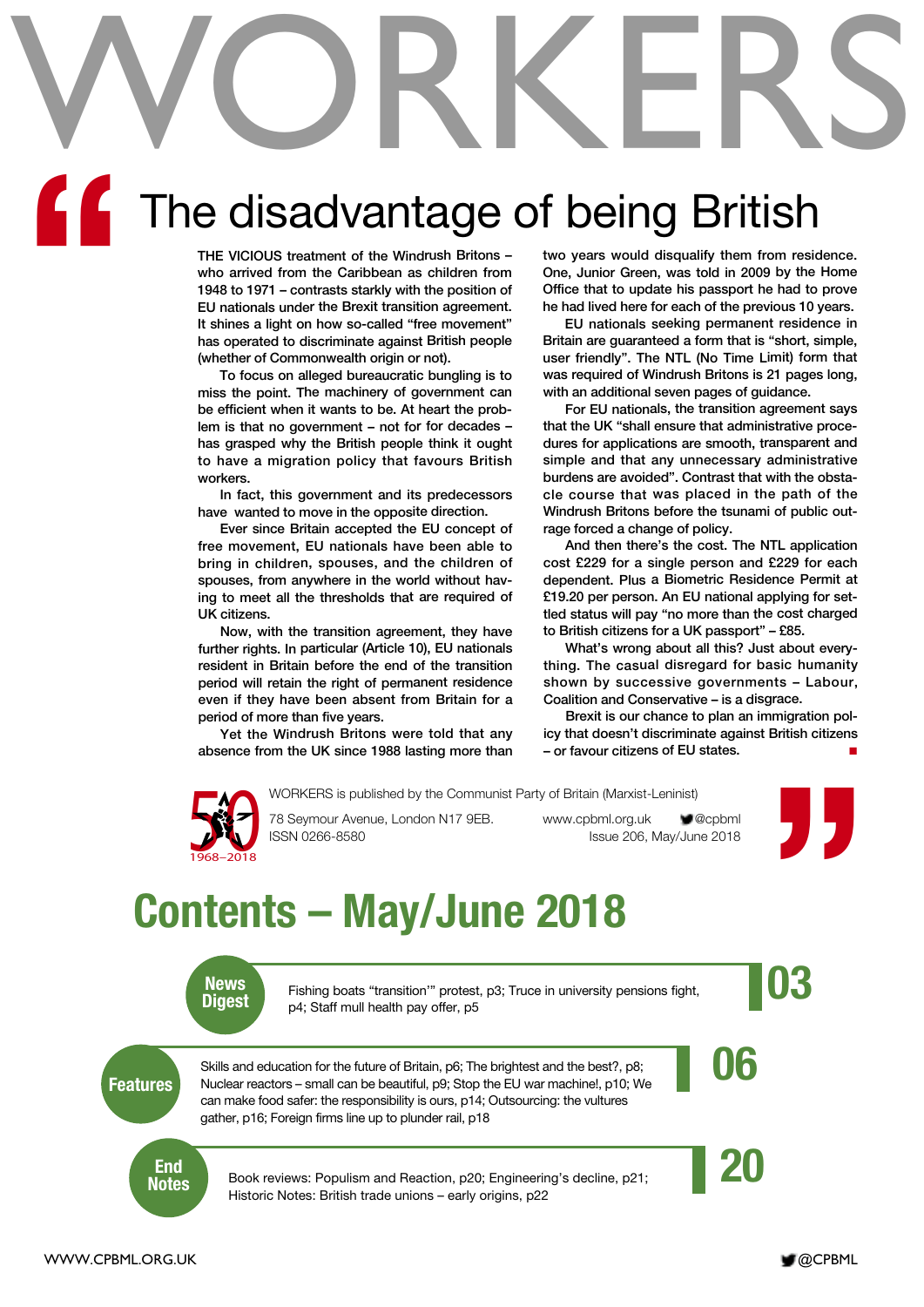

| <b>FISHING</b>      | Boats 'transition' protest |
|---------------------|----------------------------|
| <b>HEALTH</b>       | Avoidable deaths           |
| <b>ENGINEERING</b>  | Year-long campaign         |
| <b>UNIVERSITIES</b> | Truce in pensions fight    |
| <b>APPRENTICES</b>  | Poor match                 |
| <b>NHS</b>          | Staff consider offer       |
| <b>DEBT</b>         | Record high                |
| <b>E-NEWSLETTER</b> | How to subscribe           |
| <b>ON THE WEB</b>   | More news online           |
| <b>WHAT'S ON</b>    | Coming soon                |
|                     |                            |



**20 fishing boats had been expected at Hastings, but boats from Rye, Newhaven, Dungeness and Eastbourne boosted the number to 30.**

## **Boats 'transition' protest**

FISHERMEN BROUGHT about 200 fishing vessels to six ports around the coast on Sunday 8 April to stage mass demonstrations against the government's "transition" arrangements allowing the EU to control British waters until 2020. Crowds gathered on the shores to join the protest.

In Whitstable a fishing boat was symbolically burnt to demonstrate the likely fate of what remains of the British fishing fleet after 40 years of EU plunder of our waters. During the "transition" the EU will have control and power to impose even smaller quotas on British fishermen.

Fishing for Leave, which organised the demonstrations, pointed out that 60 per cent of the British fishing fleet has been deliberately scrapped under government programmes while other EU countries have built boats with EU grants to fish our waters.

Other armadas formed in Hastings, Milford Haven, Plymouth, Portsmouth and Newcastle. In Hastings local fishermen's relatives, standing ashore, said the prospects for their survival in the industry are poor. Politicians including Theresa May and Amber Rudd the local MP have broken their promises about fishing and will likely betray again in the final deal they strike with the EU.

Instead, fishermen want a no-deal departure from the EU. That could save the industry if we asserted our own control of British waters, conserving the fish by a "days at sea" limit on fishing.

"This is only the start of resisting the sell out of fishing and indeed the whole Brexit vote," said Fishing for Leave. "Sunday's collaboration, and the vast showing of public support, shows how much fishing and the requisition of our nations water's means to coastal communities."

#### Avoidable deaths **HEALTH**

ACROSS BRITAIN an average of 229 avoidable deaths was recorded for every 100,000 people between 2014 and 2016 – a total of around 138,000 people a year, the Office for National Statistics has reported.

Apart from accidents, suicides and murders, deaths are considered avoidable if they could have been prevented through effective and timely healthcare, by public health interventions, or by a combination of both. They include deaths from various types of cancer, heart disease, alcohol, drugs, and childbirth complications. **■**

#### Year-long campaign **ENGINEERING**

THE GOVERNMENT has declared 2018 to be the year of engineering, a year-long campaign to tackle the engineering skills gap and widen the pool of young people who join the profession. The idea is to increase awareness and understanding of what engineers do among young people aged 7-16, their parents and their teachers. If this is news to you, spread the word to teachers and schoolchildren who can access free materials.

London Transport Museum is celebrating the year of engineering with an exhibition looking forward to a facility yet to be opened – the Crossrail project, to be known as The Elizabeth Line. It will provide London with a new east–west rail service . The exhibition is titled *The Secret Life of a Mega Project*. **■**

**• A longer version of this article is on the web at www.cpbml.org.uk.**

If you have news from your industry, trade or profession call us on 020 8801 9543 or email workers@cpbml.org.uk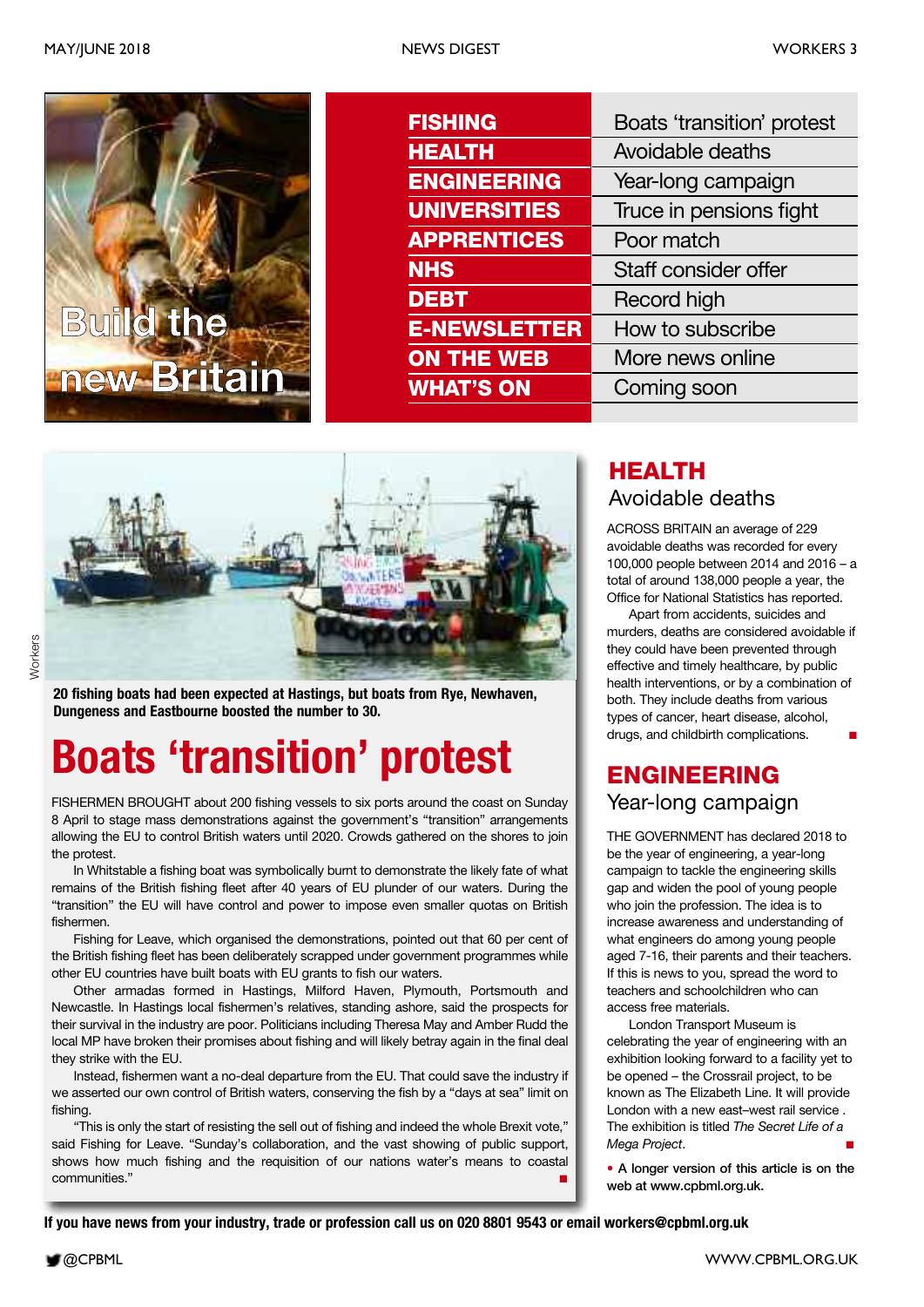

#### **ON THE WEB**

#### A selection of additional stories at cpbml.org.uk...

#### **Call this a transition?**

The much-heralded Brexit "transition" agreement has delayed our departure from the European Union – and left us in the position of a vassal state.

#### **Industrial action sweeps across France**

France is in uproar over President Macron's government's anti-working class policies.

#### **US private equity muscles in on rail**

An American private equity firm is bidding for one of Britain's largest bus and rail companies, First Group.

#### **Strike hits North Sea oil platform**

Workers on the Mariner platform in the North Sea went on strike on Saturday 7 April over poor working conditions.

#### **'Strength in workplace' matters most, admits Unite**

While stoking fears about the impact of Brexit, Unite has acknowledged that protection comes from collective strength in the workplace.

#### **Corbyn's speech: cynical, disingenuous, reckless**

Jeremy Corbyn's Brexit speech in Coventry on 26 February would have been breathtakingly naïve had it not been so stunningly cynical.

#### **Plus: the e-newsletter**

Visit cpbml.org.uk to sign up to your free regular copy of the CPBML's electronic newsletter, delivered to your email inbox.



**UCU members at the Courtauld Institute, London, putting their point over while on strike, 28 February.**

## **Truce in uni pensions fight**

THE LONG-RUNNING dispute over pensions conducted by members of the University and College Union (UCU) has been suspended after they voted by 64 per cent to 36 per cent to accept the employers' latest proposals.The political gains the University College Union workers have made so far in their brilliant response to the covert EU-led pension offensive have been tremendous.

Membership has soared, too, with some branches recording increases of 50 per cent – much needed in a sector where many workers have assumed that a union will always be there without feeling they need to make the effort to join.The employers in Universities UK (UUK) declared in late 2017 that they needed to close the Universities Superannuation Scheme pension guarantee to future service and to replace it with a stock market-related pension with no guarantees.

Following intense action by union members across Britain the UUK has now agreed that the scheme should continue with a future guaranteed pension promise.

But the offer leaves open a big question: Should the value of the current pension guarantee continue to accrue for future pensionable service, or should it be diluted?

To address this question the employers are proposing an "independent pension panel" to review how the scheme's pension fund deficit has been arrived at.

That deficit has fluctuated over time from £12 billion to £6.1 billion. How come? Only by studying the machinations of the EU will University College Union workers be able to understand what has been happening to their pension, and what they have to do next.

The EU has prescribed the pension valuation method that must be used in all occupational pensions. In essence, it is disguised politics where the method is rigged to throw up a "shock and awe" deficit ,so that workers capitulate and give up on a meaningful pension guarantee. Quite simply, the UCU must now demand that the EU, through the European Insurance and Occupational Pensions Authority, take its hands off the University Superannuation Scheme.

**• A longer version of this article is on the web at www.cpbml.org.uk.**

#### **APPRENTICESHIPS** Poor match

THE HEAD of Ofsted, Amanda Spielman, made some telling points in her address to the Annual Apprenticeship Conference held in Birmingham on 22 March.

In an unusually blunt speech she highlighted the key issues her inspectors had found in their pilot inspections of apprenticeship providers since the new apprenticeship levy scheme began.

She identified underlying concerns that the new scheme was neither providing a good match to employers' requirements nor those of young people leaving school for work.

For example, 40 per cent of newly approved apprenticeships were in the higher-end, degree-level categories while only 7 per cent of young people seeking apprenticeships were in that category. **■**

**• A longer version of this article is on the web at www.cpbml.org.uk.**

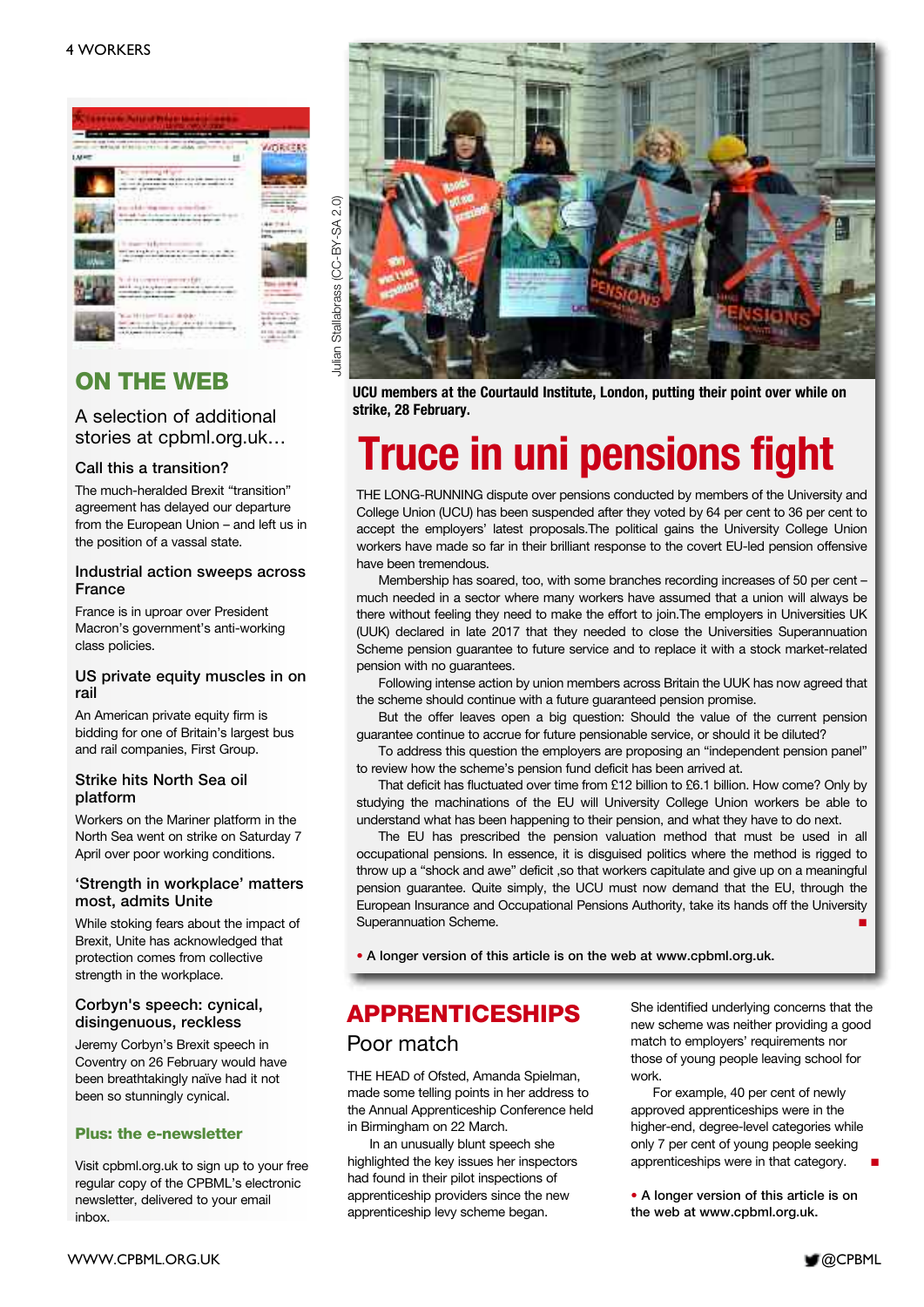### **DEBT** Record high

GLOBAL DEBTS have risen to a new record high of £167 trillion, a rise of £21 trillion compared with 2016, according to the Institute of International Finance. Debts have risen particularly sharply in China, Argentina, Nigeria and Turkey. This has

happened during a period of modest growth internationally. There are concerns that the debt burden could bring serious risks to world finances when the downturn occurs.

Corporate debts are booming and there are fears (even at the IMF) that much of the extra lending is going to businesses at the riskier end of the spectrum. Early tremors of another financial crash? **■**



**London Ambulance picket during the last NHS pay fight, 2014.**

## **NHS staff consider pay offer**

IT'S BAD ENOUGH that the NHS has been lagging behind inflation for seven years but take the rise in travel costs, accommodation and food into account and the gap between the pay "rise" and RPI becomes even starker. Even the employers are becoming increasingly concerned at the difficulties they face when trying to recruit and retain health workers.

Growing discontent with the so-called 1 per cent pay cap, even among a smattering of government MPs, has led to the current Framework pay offer, amounting to 6.5 per cent over three years for those at the top of their bands but bigger increases for the lowest paid.

With its many internal and somewhat technical restructurings the offer is deliberately obscure. And being spread over three years it will be harder to unravel. But some things are clear: first, nearly all the unions recommended the Framework agreement. Only the GMB continues to put its own poaching efforts above working class solidarity.

Second, the offer is considerably better than before negotiations began. Third, it is the first funded offer to break the pay cap – last year's Pay Review Board actually considered giving no pay award!

And fourth, there is agreement that the top of each pay band is the full rate for the job. This destroys Hunt's attempts to do away with pay increments. Over 85 per cent of current NHS staff will be at the top of their band by the end of the three year agreement, far more than now.

For the unions this means major pay increases for staff below the top band, meaningful increases for top-of-band staff, big improvements to starting salaries and an immediate move to a new above-living wage minimum rate, with further increases for the lowest paid staff by the end of the deal.

Health workers are being given a long time – until 5 June – to consider the offer, perhaps in recognition of its complexity. The ultimate question hasn't changed, though, and a rejection of the offer is only real if workers are prepared to undertake industrial action to move the employers.

To do this would require mobilising more than 50 per cent of staff, more than half a million workers, to vote, and for half of these to vote in favour of action. An alternative future is a reversion to fighting locally instead of just nationally over pay, but the consciousness and organisation necessary for such a move lies some way off. **■**

#### **WHAT'S ON**

Coming soon

#### **MAY**

**CPBML May Day Meetings**



#### **LONDON**

**Tuesday 1 May, 7.30pm Conway Hall, Red Lion Square, London WC1R 4RL**

#### **LEEDS**

**Tuesday 1 May, 7.30pm Cosmopolitan Hotel, Lower Briggate, Leeds LS1 4AE**

#### **GLASGOW**

**Tuesday 1 May, 7pm**

**Renfield Conference Centre, 260 Bath Street, Glasgow G2 4JP**

**"Take Control for an Independent Britain"**

On the 50th anniversary of the founding of the CPBML, we invite you to celebrate with us the prospects for independence.



#### **STAY INFORMED**

**• Keep up-to-date in between issues of Workers by subscribing to our free electronic newsletter. Just enter your email address at the foot of any page on our website, cpbml.org.uk**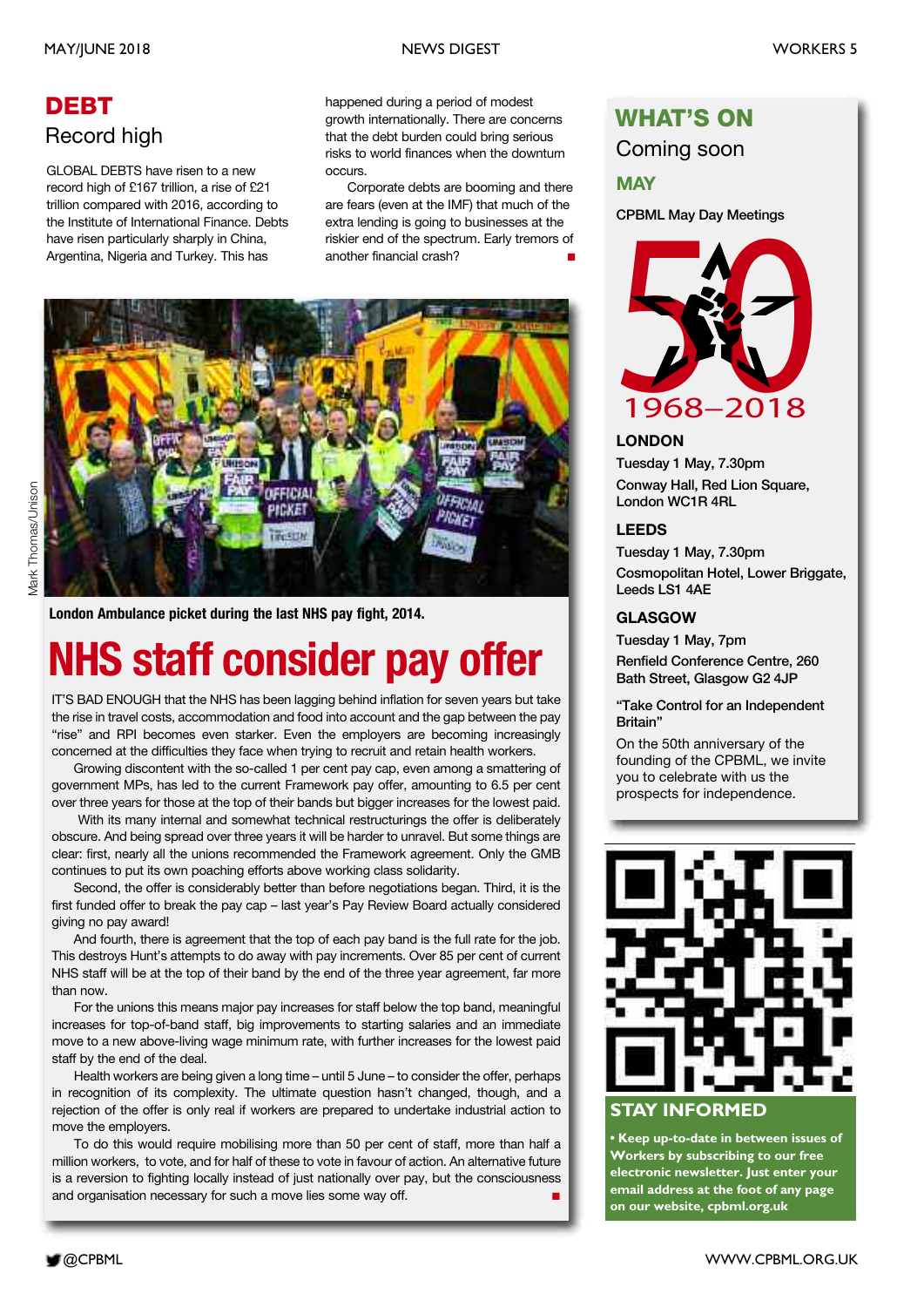## **One of the consequences of Brexit must be that employer to invest in training…**

## **Skills and education for**



**Apprentice using a router on a woodblock.**

FAR TOO many employers avoid training by importing workers from elsewhere. In fact, the TUC estimates that a third of British employers make no investment in training whatsoever. This is not sustainable inside or outside the EU, but outside there is an opportunity to make a change.

Employers have felt secure in the knowledge that they could rely on a ready supply of itinerant labour, both from the European Union and elsewhere. The Home Office visa

cap system for highly skilled non-EU migrants, introduced since the referendum vote, has attracted moans from employers. They would prefer to rely on people-trafficking rather than invest in their own workers.

The government's Industrial Strategy published in November 2017 included proposals that could go some way to changing this. It calls for "a technical education system that rivals the best in the world, to stand alongside our world-class higher education system". To achieve this, investment is needed – "an additional £406 million in maths, digital and technical education, helping to address the shortage of science, technology, engineering and maths (STEM) skills" and "a new National Retraining Scheme that supports people to re-skill, beginning with a £64 million investment for digital and construction training".

The government strategy envisages establishing Institutes of Technology, funded to the tune of £170 million, to create this technical education system. But at the House of Lords economic committee in March both the Further Education Commissioner and Association of Colleges argued that the funding was "modest". It is restricted to a three-year wave of capital funding for existing colleges, and would create few, if any, new institutions.

#### **Reorganisation**

Alongside creating these institutes, the strategy proposes a new "T" or Technical Level qualification, equivalent to A Levels. The first wave, to be taught from 2020, would cover Digital, Construction, and Education and Childcare. Further subjects would come on stream in 2022: Legal; Finance and Accounting; Engineering and Manufacturing; Health and Science; Hair and Beauty; Agriculture; Environment and Animal Care; Business and Administrative; Catering and Hospitality; and Creative and Design.

Left to their own devices, employers and colleges will doubtless try to deliver T levels using e-learning methods, at least in part. Online learning was a technology developed within education institutions, but is now captured by the private sector. Even its evangelists recognise that e-learning qualifications

**'Employers have felt secure in the knowledge that they could rely on a ready supply of itinerant labour.'**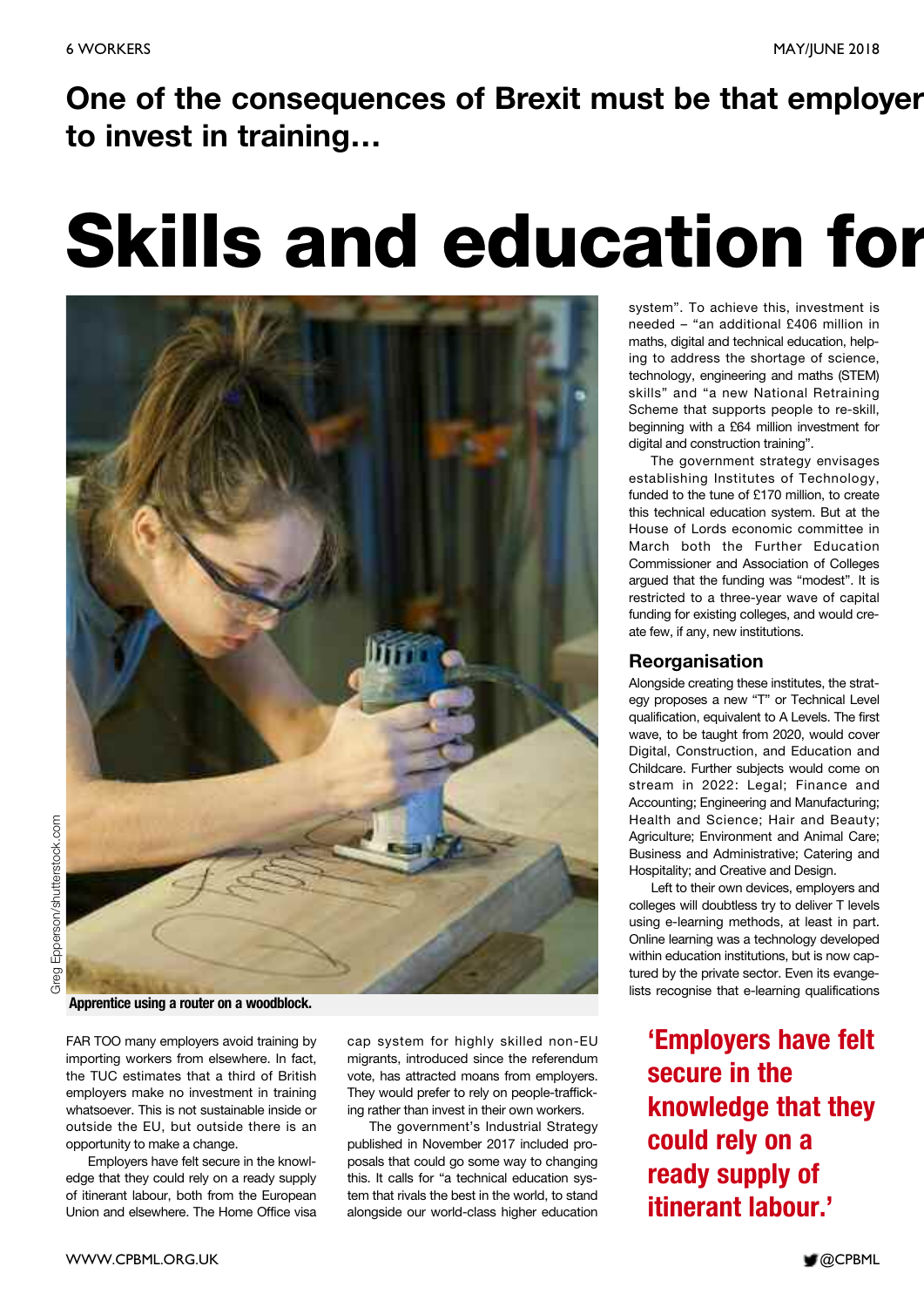### **rs will no longer be allowed to dodge their responsibility**

## **r the future of Britain**

have poor credentials, low levels of academic rigour and disastrous completion rates. T levels must be properly taught, with investment in skilled teachers and lecturers, along with the necessary facilities, equipment and buildings.

It is for the working class to determine how these plans will be implemented. An attempt at a quick fix to grab headlines will backfire, leaving Britain less well-prepared, as we've seen in the past with education reform. These Institutes of Technology could give the country the industrial skills we need if funded properly and organised in a strategic, planned, national way.

In 2013 the coalition government identified "eight great technologies" as the priorities for research. These were big data, space, robotics and autonomous systems, synthetic biology, regenerative medicine, agri-science, and advanced materials and energy. Are these correct, and should they be the focus of future industrial and skills development? No government minister, MP, think-tank consultant or self-appointed "thought-leader" can answer those questions. But collectively the working-class, with analysis, planning, and attention to our history, can do so.

#### **Feeble**

The TUC's response to skills development and the challenges of Brexit has been feeble, even by its own low standards. Last year it launched its Great Jobs Agenda. It's a pious document that ducks the need for fresh thinking, and for leadership about independence and sovereignty from the trade union movement. Instead it offers a rehash of tired old ideas like the minimum wage (so why bother to join a trade union?), seats for workers on company boards, "learning accounts" and the customary pandering to identity politics.

The NHS has shown a lead, as reported in the last edition of *Workers*. Health Education England has accepted that we cannot continue to depend on other countries for our supply of trained doctors, nurses and other health professionals. And the Department of Health is expanding the number of places available in existing medical schools and opening new ones. This approach is equally applicable to other

## **Apprenticeship levy – we need a better way**

PRIOR TO the 2015 general election, the Cameron government realised that migration and wages had become a major issue. For too long companies in Britain had relied on being able to import ready-skilled workers. That creates low levels of skill (not to be confused with low levels of potential) said to cost the British economy £2 billion a year.

That government's hand was forced. It set out plans for the development of apprenticeships across the whole country, with major differences within each devolved administration. The stated aim was to provide for an uplift in skills levels across the economy.

George Osborne, then Chancellor of the Exchequer, declared that apprenticeships were the means to achieve that aim and 3 million would be created by 2020. He established the apprenticeship levy as the way to fund this.

From April 2017 each company with a turnover above £3 million has had to pay the levy, a charge of 0.5 per cent of their payroll. Funding for apprenticeship training was supposed to come from companies claiming back an equivalent amount in training credits. Smaller companies don't pay the levy but can access digital credits to pay for accredited employee training.

It has not turned out like that. About three-quarters of employers are yet to make use of funding for training. Employers' organisations claim, with justification, that the levy system and access to the digital accounts is far too complex and ineffective.

This levy scheme is not the answer, even where the apprenticeships created are effective in building skills and of good quality. Since its introduction, the numbers of people starting apprenticeships has crashed from 117,400 in May/June 2016 to 48,000 in the comparable period in 2017. Between 2009/10 and 2011/12 there was a large increase in apprenticeship starts; from then until 2016/17 there have been around 500,000 each year.

Over 40 per cent of companies interviewed said that they did not fully understand how the complicated "standards/ level" training system in England operated and reliance on external providers is not seen as workable. Only one in five employers said that they understood how to claim funding from their digital account.

The government is sticking to its line for now but it looks likely its target for training or apprenticeship places won't be reached. The CBI and other open door migration supporters complain about the levy and the new skills caps on migrant labour introduced after the 2016 referendum. But some businesses have called for reform in funding. It's up to organised workers to hold employers to account and press that whatever replaces the levy leads to effective skills investment. **■**

sectors of the economy.

Will the small but significant impetus for the development of skills for Britain's future after Brexit be maintained and grow? Or will it be lost in quangos, regionalism and localism, consultancies, vested interests and government inaction?

In recent decades we have seen any amount of vague rhetoric from governments. Remember Osborne's March of the Makers? Probably not! But in the new independent situation, if the working-class plans and implements, then a real industrial future is possible.

The British working class's unique contribution to world history so far has been to build the first industrial nation, and to build a trade union movement organised around skill, not religious or political affiliation as elsewhere in the world. New industrial skills in a new independent Britain would be an equal or even greater contribution. **■**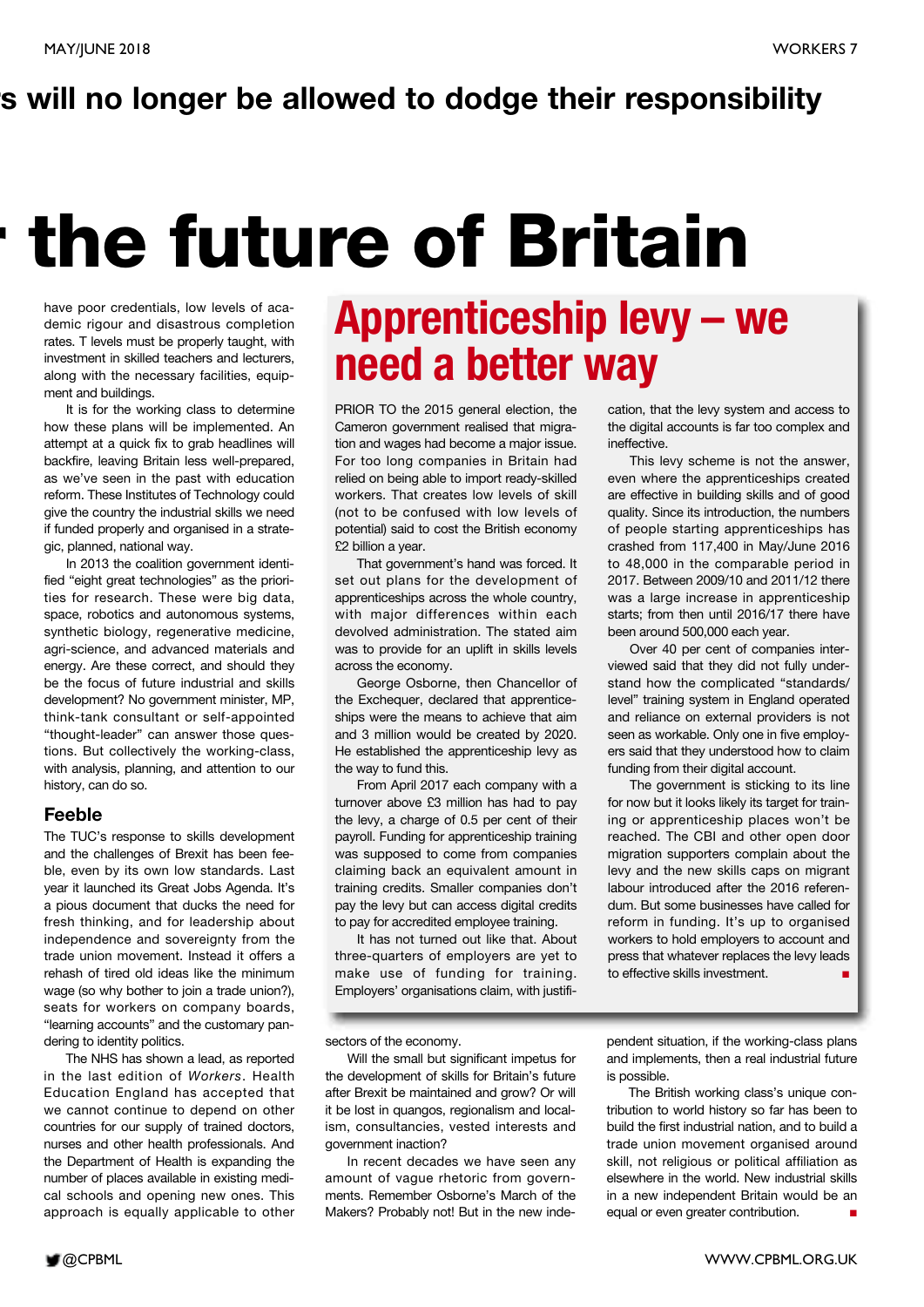### **A focus on importing skilled labour denies skill here – and damages foreign countries…**

## **Brightest and best?**

FOR SOME TIME now the free movement of labour has been on the agenda of working people – though their organisations, the trade unions, almost completely avoid mentioning it.

Yet it is almost exclusively discussed in the context of unskilled or semi-skilled labour. Everyone is turning a blind eye to the effect of free movement on the development of skill in Britain.

But it's not just or even mainly about unskilled labour. It's about everything.

Even many of those who want to stop the European Union's free movement are still in thrall to the idea that Britain should be importing the "brightest and the best" as then-immigration minister Damian Green called them in 2012.

Brains matter, of course. We are in the middle of an unprecedented economic revolution where the motive power – the most important means of production – is not water or steam or coal or iron ore, but knowledge.

#### **The value of people**

So in the modern world, the most valuable commodity of all is intellect, people. And the most important condition for trade in goods and services is the import and export of people.

The planes carrying the skilled, to Britain, to Europe, to the US, are the equivalent of the Spanish galleons carrying gold and silver from the New World.

All that gold and silver rotted Spain from within. With no need to invest in developing its own resources, its wealth turned it into an economic backwater.

This will happen to Britain too, if we allow it. We've already seen how this operates with midwives and other health professionals. Why spend money on bursaries for British trainees when you can simply import from abroad?

Look at the scale of the trade in human capital, already. More than a quarter of the doctors in the US were born outside it (double the rate for the population as a whole), along with 15 per cent of nurses – almost all of whom, unlike US nurses, arrive with a bachelor's degree.

The result? The average doctor trained in Sub-Saharan Africa practises there for

just 6.5 years, according to an academic study published in *PLOS Medicine* in 2013. In 2008 Liberia had 1.37 doctors per 100,000 people, as against 250 in the US.

The authors of that study say that half the doctors from the region in the US came there in years when "structural adjustment programs" with "deep cuts to public health care services, were implemented in developing countries by international financial institutions as conditions for refinancing".



Well, that's an interesting thought. Why does capitalism make life deliberately intolerable for debtor countries? Just count the talent…

The looting of skill is even more blatant in universities. In Britain, fewer than half the PhDs gained in the last academic year, 2016/17, went to UK nationals.

Out of the 167,605 graduate students (excluding PGCE), just 35 per cent (actually, fractionally fewer) were UK nationals, 12.5 per cent from the EU, and 52.5 per cent from the rest of the world. And the great majority of them stay in Britain after graduation.

We are moving in the direction of the US, where fully 81 per cent of full-time graduate students in electrical and petroleum engineering programs at US universities are international students, as

### **'The most valuable commodity of all is intellect, people.'**

are 79 per cent in computer science. And those percentages are rising.

Importing skill at such high levels has consequences. The first is that the academic sector as a whole is now utterly dependent on the "free movement" of the world's talent – not to speak of dependence on EU grants.

No surprise, then, at the horror from university managements at Brexit. Academics are fighting for their pensions, but they must also fight for a future for this generation of young British people.

Secondly, there has been no incentive to properly fund science and technology education in schools. Our own young people are deemed to be too expensive – how much easier to import people educated by other countries.

#### **Sucked dry**

And there's the effect on the developing world, on central and eastern Europe – indeed on anywhere outside Britain, the US, Canada, France, Germany and a couple of other countries. The poorer countries are systematically sucked dry of their intellectual talent and unable to develop their own hi-tech industries.

"Most of our best graduates do not apply to study at Bulgarian universities, thus depriving them of talent: after the Chinese, Bulgarians are now the second biggest foreign student community in Germany," wrote Bulgarian academic Ivan Krastev in *The Guardian* in 2015 in an article headlined "Britain's gain is eastern Europe's brain drain".

In the 19th century people talked about the Scramble for Africa. Now it's a scramble for the brains of the whole world. This is why free movement, not just within the EU, is a central tenet of modern imperialism. And why we must oppose any immigration policy that focuses on the "brightest and the best". **■**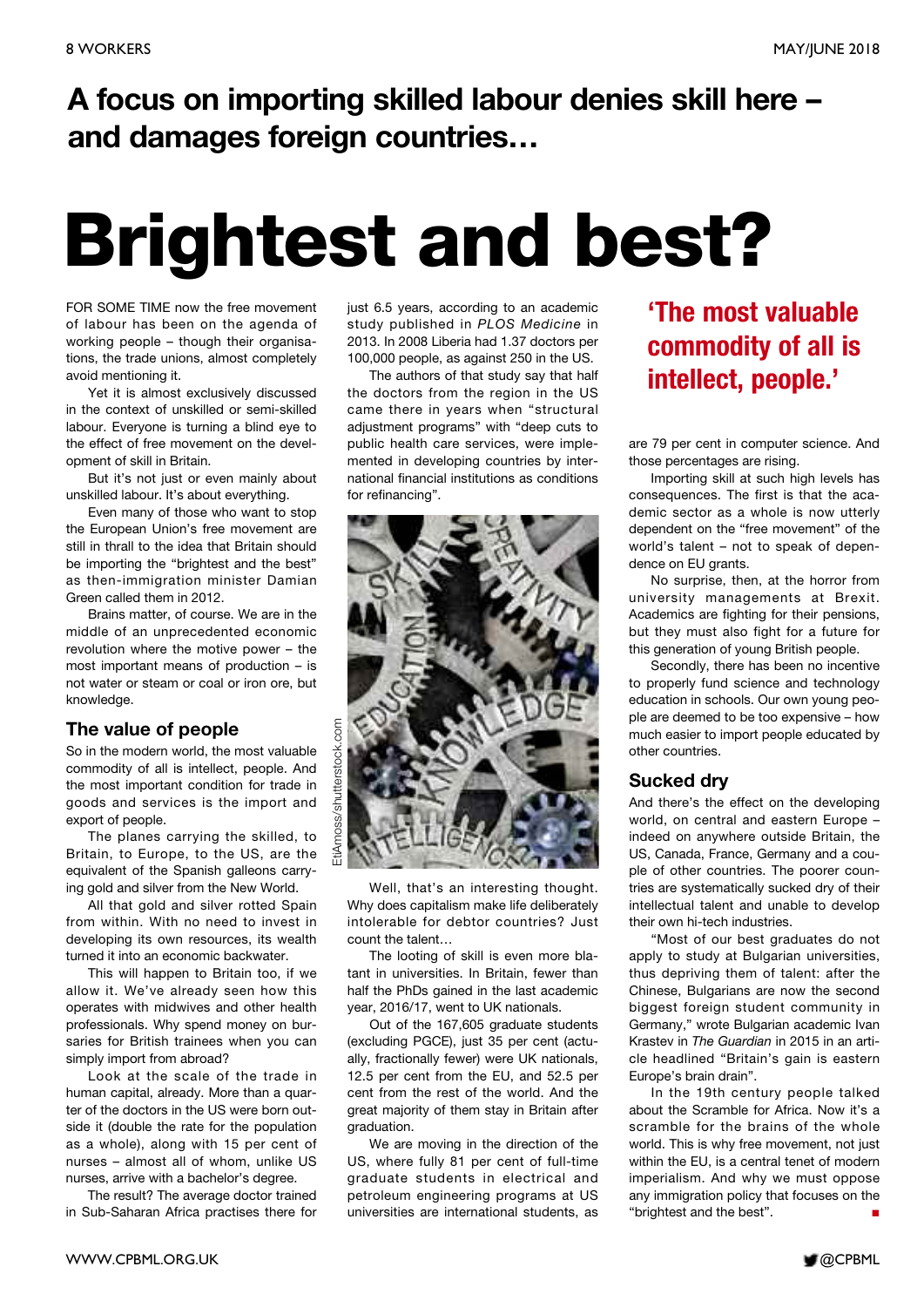### **Britain could take a world lead in a new nuclear technology, and boost its energy self-sufficiency too…**

## **Small can be beautiful**

THE BRITISH WORKING class has worked with nuclear power for nearly seventy years now. But attention has traditionally been focused on large nuclear stations such as Sizewell B or the new Hinckley C.

Large nuclear stations have been dogged with a number of problems, including planning permission and unproven technology. Above all, they take years and years to build.

But a new technology is being developed which could get round many of these problems. Significantly, much of the development is taking place in Britain, where Rolls-Royce is taking the lead.

The technology centres on socalled Small Modular Reactors (SMRs), which can be built off-site and simply transported to their locations. Producing up to 500 MW each, they could produce of a significant portion of energy self-sufficiency that a post-Brexit Britain will surely need.

#### **Safety**

Of course, we also have to make sure that safety is properly managed and the location of SMRs will therefore be critical. These crucial, but resolvable, issues should not be allowed to detract from the very real advantages British-produced SMRs could bring to the country.

In 2014 the government published a report on the concepts, feasibility and potential of SMRs in Britain. Then in November 2015 it announced that it would invest at least £250 million over five years in nuclear R&D including SMRs.

In March 2016 the government called for expressions of interest in a competition to identify the best value SMR. It said the objective of the initial phase is "to gauge

### **'The result could be safe, reliable and affordable lowcarbon electricity.'**



market interest among technology developers, utilities, potential investors and funders in developing, commercializing and financing SMRs in the UK".

Other companies are keen to be involved. In 2015 US-based Westinghouse had presented a proposal for a "shared design and development model" under which the company would contribute its SMR conceptual design and then partner with the government and industry to complete, license and deploy it. The partnership would be structured as a UK-based enterprise jointly owned by Westinghouse, the government and British industry.

#### **Partnerships**

In October 2016 Westinghouse said it would work with British shipbuilder Cammell Laird as well as Britain's Nuclear Advanced Manufacturing Research Centre (NAMRC) on a study to explore potential design efficiencies that would reduce the lead times of its SMR.

Another company, NuScale, an American SMR specialist, said it aims to

deploy its SMR technology in Britain with British partners, so that the first of its 50 megawatt electrical (MWe) units could be operational by the mid-2020s. Rolls-Royce is reported to have submitted a detailed design to the government for a 220 MWe SMR unit.

The Rolls-Royce website says that an SMR programme "represents a once in a lifetime opportunity for UK nuclear companies to design, manufacture and build next generation reactors to meet the UK's energy needs…re-establishing the UK supply chain to a position of global recognition".

SMRs could be made in centralised manufacturing facilities and then transported to anywhere in the country or overseas, producing benefits of scale which would drive down costs.

Rolls-Royce says it is developing a patented modular concept which is designed specifically for factory manufacture and commissioning, speed of installation and reduced onsite construction work

The company notes "a very significant global market need for energy that

cannot, in all circumstances, be met by large scale nuclear reactors and so presents a real opportunity for SMRs". It estimates this market to be as large as £400 billion.

The potential benefits are safe, reliable and affordable low-carbon electricity as well as 40,000 skilled jobs, giving a £100 billion boost to the economy. It would also reinvigorate Britain's nuclear certified supply chain – from research and raw materials to hightech manufacturing and services.

What does this mean in practice? That we are going to have the transformers at the end of the street changed to SMRs?

Of course not. These installations are likely to be located at old military sites or old airfields where a degree of security can be maintained and also a reasonable distance from conurbations. The structures are likely to be the size of a large supermarket.

SMRs offer a useful addition to energy provision. We should work to ensure that the creation of energy self-sufficiency, new jobs, and safety for workers and residents go hand in hand with this opportunity to develop a fundamental industrial sector. **■**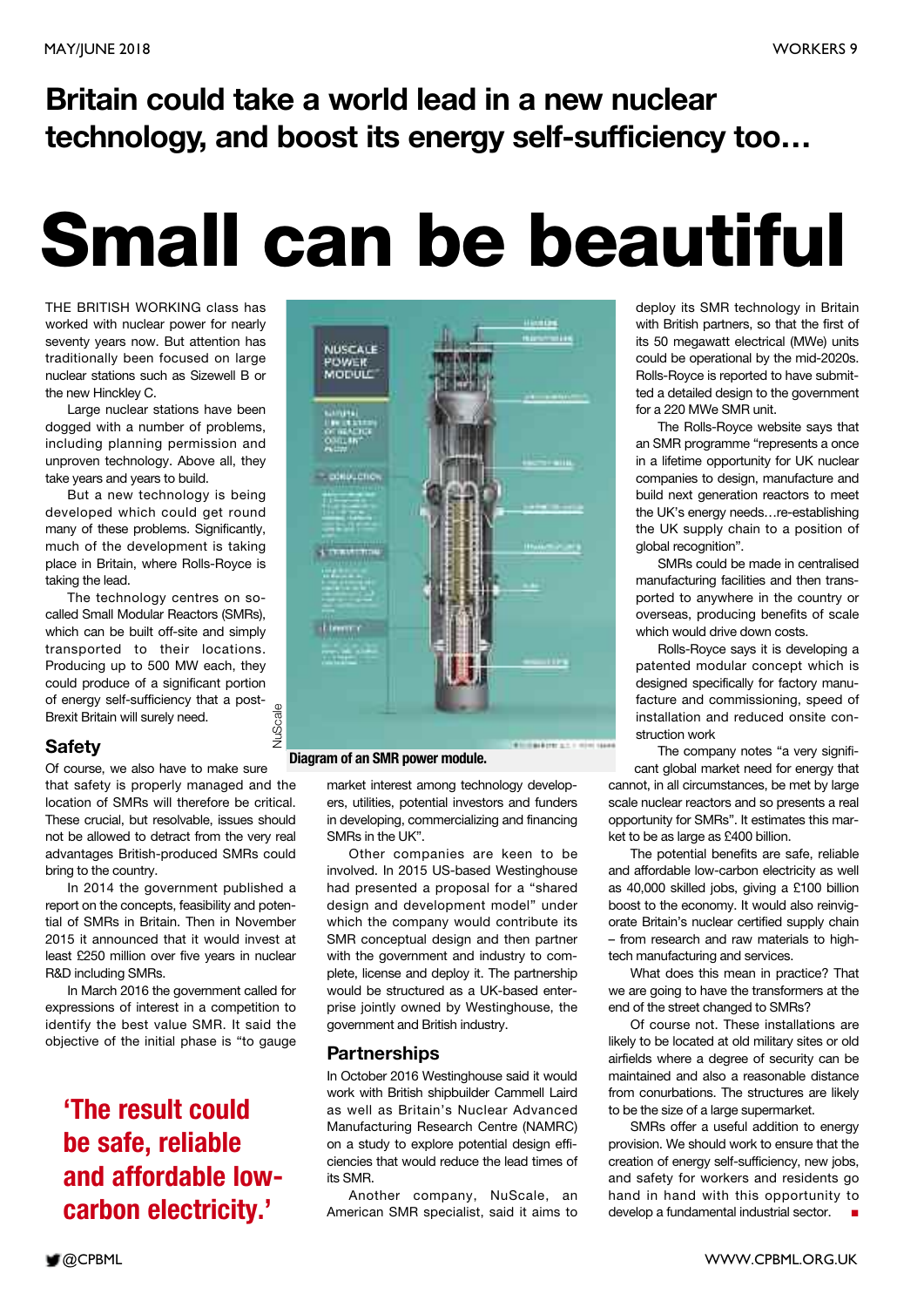**During the 2016 referendum those who warned that the EU fantasists. Instead, we were told the EU had kept the peac**

## **Stop the EU war machin**

IT ONLY TAKES a quick look at its history to confirm that the EU was not born as a peace project. The first step towards the EU was the 1951 European Coal and Steel Community when NATO wanted to rearm Germany against the Soviet Union.

From the start, as US warmonger Zbigniew Brzezinski said, "NATO and EU expansion go hand-in-hand, which means there is a partnership between the military push and the economic push." EU Treaties oblige members to "contribute to the vitality of a renewed Atlantic alliance".

The European Economic Community (EEC) was born in the time of European states' colonial wars against nations struggling for independence, in the middle of France's vicious war in Algeria (viewed as French territory). The EEC endorsed this war.

Fast forward to 1991. After the downfall of the Soviet Union, Yugoslavia, unlike the other Eastern European countries, refused to allow NATO forces to be based in the country, and refused to apply to join the EEC. This defiance could not be permitted, so NATO aimed to break Yugoslavia apart. The EEC declared that the borders between Yugoslavia's six republics were international borders and said that the majority people in each republic, not the Yugoslav people as a whole, had the right to self-determination.

#### **Illegal?**

When the Yugoslav government deployed its army to hold the country together, the EEC called this "illegal". When Yugoslavia was still united, the EEC announced that all the Yugoslav republics were "sovereign and independent with international identity". The EEC cancelled its trade agreement, ending most of Yugoslavia's foreign trade.

Germany recognised Croatia, so did the EEC, so did Thatcher. A civil war broke out between those trying to keep the country united and those trying to break it up. NATO attacked, to ensure it was broken up.

Next on the NATO/EU agenda was Iraq. The EU and its leading members backed the illegal attack on Iraq and delivered an ultimatum demanding Iraq's "unconditional coop-

This article is an edited version of a speech delivered at a CPBML public meeting in London on 20 February.



**An EU-backed demonstration in Maidan Nezalezhnosti, Kiev's main square. The protests turned in**

eration", opening the way to war.

Next was Libya. It was the national governments of EU members Britain and France that attacked the country in 2011, wrecked it, and gave it over to feuding Islamist extremists who murdered its leader. The next year, amid a storm of controversy, the EU was awarded the Nobel Peace Prize!

Now the EU is funding Islamist militias in Libya and a new slave trade is flourishing there.

Herman van Rompuy, then president of the EU Council, told us, "Euroscepticism leads to war." Really? So euroscepticism caused the war on Libya, not the pro-EU governments of Britain and France? No. It is

capitalism – in this case under the aegis of the European Union – that causes war, not euroscepticism.

Next the EU and the USA engineered the splitting of Ukraine. NATO assured Russia that it would not invite Ukraine to join NATO. Then President Bush tried to fasttrack Ukraine into NATO and the EU offered it security "cooperation".

#### **Excluded**

The EU offered an agreement to Ukraine which we were told was just economic and "civilisational", but it excluded Russia as a trading partner and included "military and security" terms binding Ukraine to NATO.

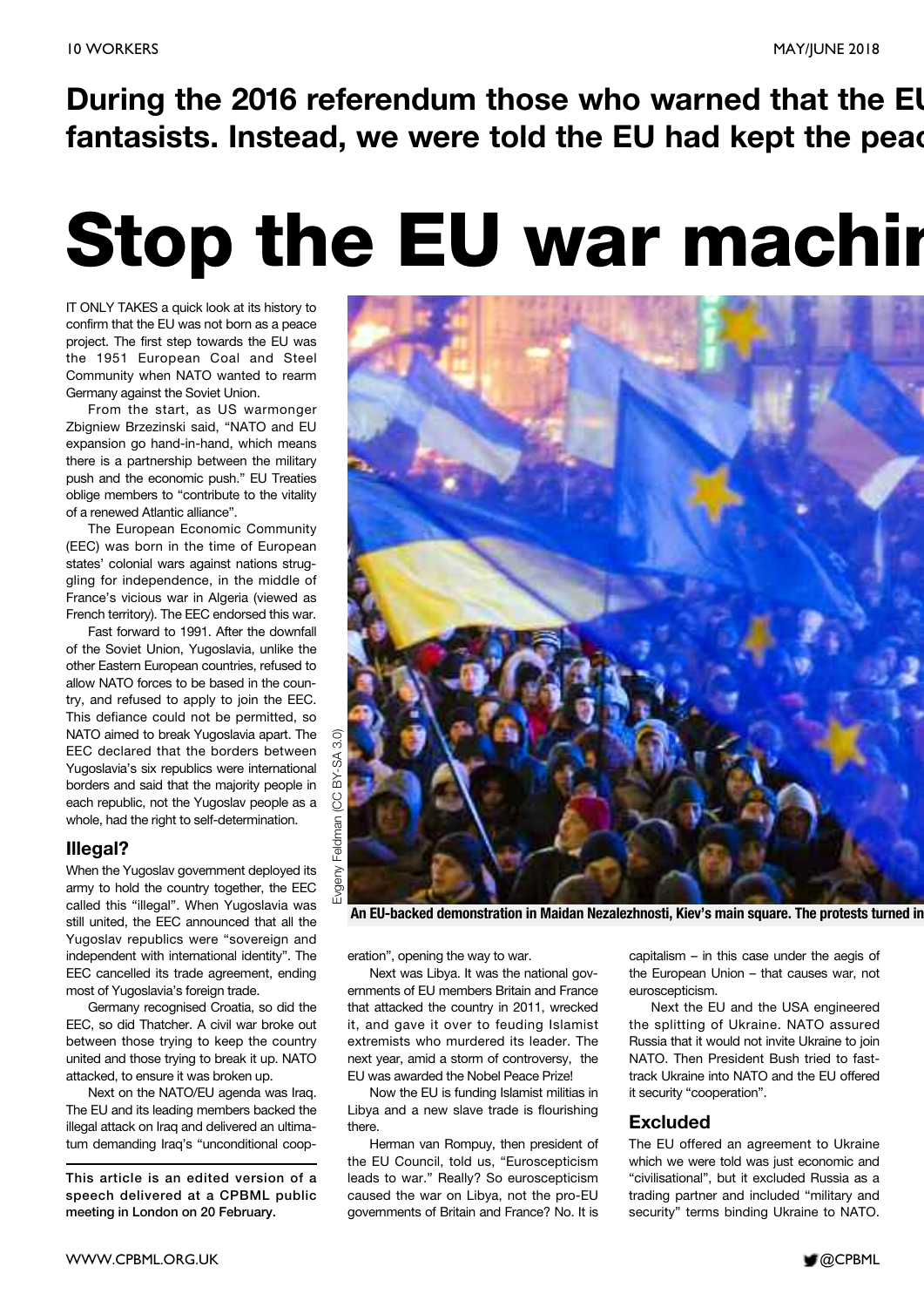### **U was developing its own army were dismissed as ce in Europe. The truth is totally different…**

## **ne!**



#### **to a fascist coup.**

The Agreement called for Ukraine's "everdeeper involvement in the European security area".

In February 2014 the US government and the EU carried out what George Friedman, Head of Stratfor, or "the Private CIA", called "the most blatant coup in history" – the overthrow of Ukraine's President Viktor Yanukovych.

In 2015 Ukraine's government, Russia and the Donbass region all signed the Minsk peace treaty, to re-integrate Donbass into Ukraine. But on 18 January this year Ukraine's parliament said it wanted to take Donbass back by force, if necessary. Ukraine's government also committed itself

to conquering the Crimea, which had voted in March 2014 by more than nine to one to rejoin Russia.

So the EU ignited a proxy war with Russia in Europe – which never happened even in all the years of the Cold War. We are told that the EU is so internationalist, that it promotes peace. Really? Splitting countries – Yugoslavia and Ukraine? Backing a fascist coup in Ukraine?

The EU is a an organised force to export wars, to unite for wars against poor countries in Eastern Europe, West Asia and Africa. The bigger and the more centralised it has become, the more it has thrown its weight about.

Now, we are told, we face a threat from Russia. The Pentagon warned us, "Moscow seeks to promote a multi-polar world predicated on the principles of respect for state sovereignty and non-interference in other states' internal affairs, the primacy of the United Nations …. To support these great power ambitions …" Since when is promoting respect for sovereignty, non-interference and the United Nations, proof of great power ambitions?

#### **Expansionist?**

Since 1991 700,000 square miles of what was the Soviet Union have come under western control. The EU has gained more than 400,000 of these square miles. The other 300,000 are largely in Ukraine. So who is being expansionist?

The notorious FBI/CIA report on alleged Russian election interference admitted: "Judgments are not intended to imply that we have proof that shows something to be a fact." [sic] Even *The New York Times* noted: "What is missing from the public report is what many Americans most eagerly anticipated: hard evidence to back up the agencies' claims that the Russian government engineered the election attack."

We are also told that we face a threat from North Korea. Yet it was Trump who threatened - at the United Nations, of all places – "to totally destroy North Korea …" No wonder North Korea has sought, and now says it has, a nuclear deterrent.

In December South Korean and US forces conducted a mock invasion of North Korea, under Lieutenant General Thomas

### **'Born in colonial wars, the EU is still enmeshed in colonial wars.'**

Vandal – yes, that's his name.

The EU has been imposing sanctions on North Korea since 2006, causing food shortages. In December the UN Security Council unanimously voted for more sanctions to cut 90 per cent of North Korea's oil supplies and get 150,000 North Koreans expelled from other countries. Prime Minister May has just promised to carry over all the EU sanctions against 36 countries including Cuba.

Born in colonial wars, the EU is still enmeshed in colonial wars. Between 2003 and 2013 the EU launched 32 "crisis management" missions. Most managed to make the crises worse. Seven were in former Yugoslavia, 16 in Africa, 2 in Palestine, and one each in Ukraine, Afghanistan, Iraq and Indonesia. The EU has six ongoing military operations – Bosnia and Herzegovina since 2004 and five in Africa.

Turning now to the EU army that *The Guardian* told us was nothing more than the Leave side's fantasy. In 2000, EU leaders from Britain, Germany, Italy and Poland called for a European army. Two years ago Jean-Claude Juncker said: "You would not create a European army to use it immediately. But a common army among the Europeans would convey to Russia that we are serious about defending the values of the European Union." He wants the EU to be a "stronger global actor".

Federica Mogherini, the head of the EU's External Action Service, says that an EU army would be a "credible security provider worldwide" and "we are looking for possibilities to deploy one of our battle groups."

Permanent Structured Cooperation - PESCO – is a giant step towards the EU taking control of military matters. Juncker said, "She is awake, the Sleeping Beauty of the Lisbon Treaty: Permanent Structured

*Continued on page 12*

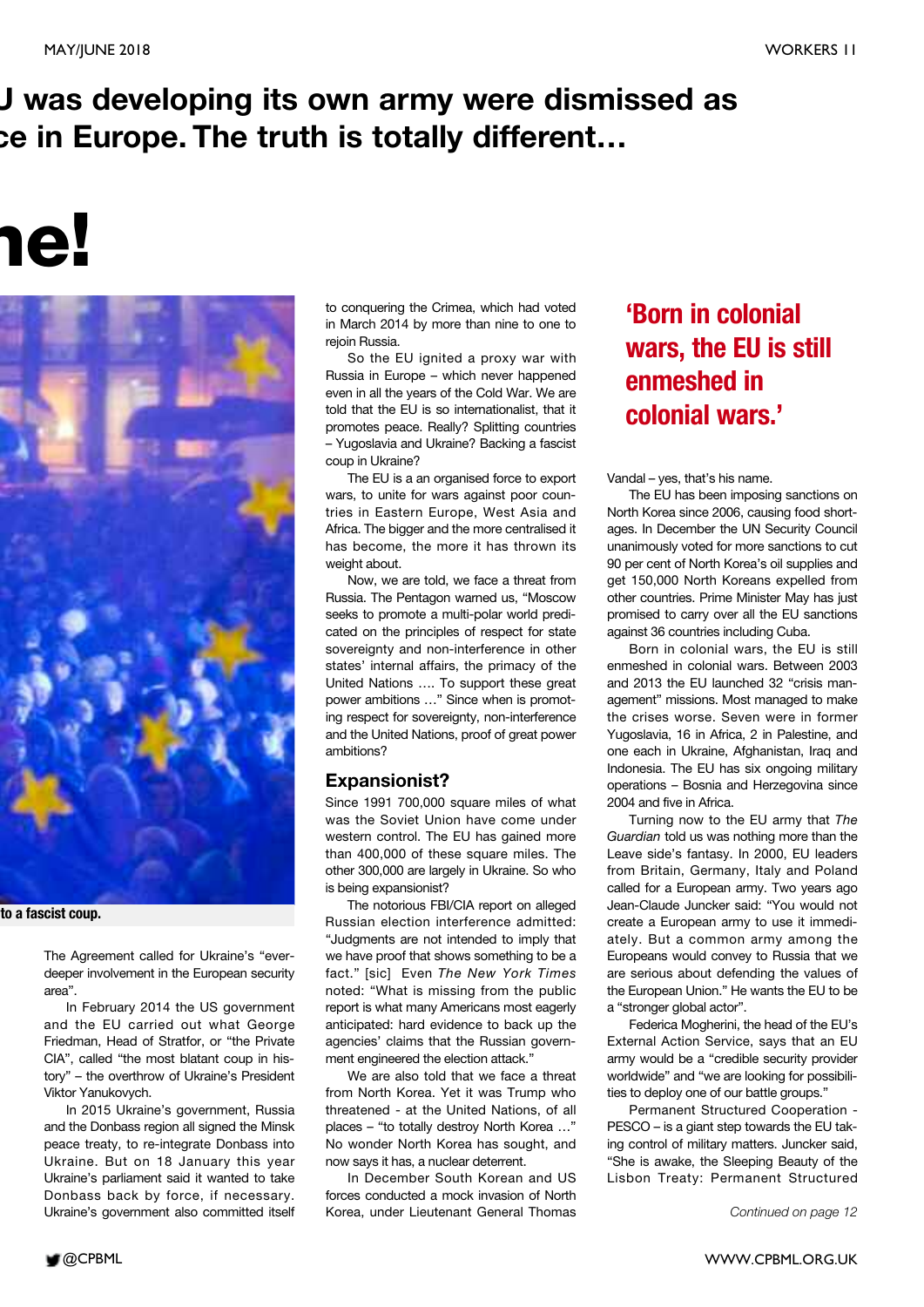*Continued from page 11*

Cooperation is happening. I welcome the operational steps taken today by Member States to lay the foundations of a European Defence Union. Our security cannot be outsourced."

As part of the largest build-up of NATO forces in Eastern Europe for 30 years, the Baltic States, Poland, Romania and Bulgaria are hosting troops from across NATO's 29 member states. British, French and Dutch forces are in Estonia. German troops lead the NATO forces in Lithuania.

#### **German spending**

The Baltic States spent US\$ 900 million on the military in 2005. By next year they will be spending more than US\$ 2 billion. Poland is also expanding its arms spending. Germany aims to increase its military spending to more than 35 billion euros by 2019. By 2020, it intends to spend 53 per cent more on military equipment than it did in 2016. It has pledged to increase its armed forces to 200,000.

Last year Germany took matters into its own hands and integrated units from the armies of Romania, the Czech Republic and the Netherlands into its armed forces, the Bundeswehr. Romania's 81st Mechanized Brigade joined the Bundeswehr's Rapid Response Forces Division. The spearhead Czech 4th Rapid Deployment Brigade joined the Bundeswehr's 10th Armoured Division. Two Dutch brigades also joined the **Bundeswehr.** 

The May government said it would not join PESCO, but Sir Stuart Peach, the Chief of Defence Staff, wants us to "keep the door open" to full membership. British defence companies, not wanting to miss out on new procurement opportunities, want us in.

The government has confirmed it wants to participate in the EU defence programmes which are the foundations of PESCO. It is willing to pay into the European Defence Fund and to participate fully in the European Defence Research Programme and the European Industrial Development Programme even after we leave the EU.

This would require us to pay large sums to the EU and to obey Single Market rules in



**NATO exercise in Kaunas, Lithuania, February 2017.**

the sphere of defence. It would bind us into EU decision-making.

At the recent UK-French summit, Prime Minister May backed President Macron's proposal for a European Intervention Initiative. Macron wants to "go further" than PESCO. This too would tie us into the European Defence Union, undermining our national defence independence.

The government is taking part in a trial of the EU's Coordinated Annual Review of Defence. This is a financial mechanism whereby the European Commission appraises our defence budget plans to integrate member nations' militaries. Ministers have now indicated that we might stay in this and in EU Battlegroups (which place UK forces under EU Council policy control) and even play a "partial" or "project" role in PESCO. May said recently that we should be open to deploying our defence resources "with and indeed through EU mechanisms".

#### **Not even a vote**

Since November 2016, the government has signed us up to all parts of the EU's defence union except one, without any vote by MPs. These include finance, a command centre and a central budget. If we stay in them, or if any of them go into an exit treaty, as the government wants, we will not have left the European Union.

How do we stop the EU war machine? Time and again, the British people have shown they are increasingly for peace, while our so-called representatives vote for war – Afghanistan, Iraq, Libya. In 2013 Cameron planned to invade Syria. But when MPs asked their constituents for feedback they were besieged by emails "overwhelmingly opposed" to intervention. So foreign policy must be under democratic, working class control.

Nations are obliged to uphold the United Nations Charter, which is based on respect for the sovereignty of all nations. We are for real internationalism, upholding all nations' sovereignty and independence, starting with our own. We are for independence, for peace, for socialism.

Resist the warmongering against Russia, North Korea and China! Stop the EU war machine! **■**

**'The government has confirmed it wants to take part in EU defence.'**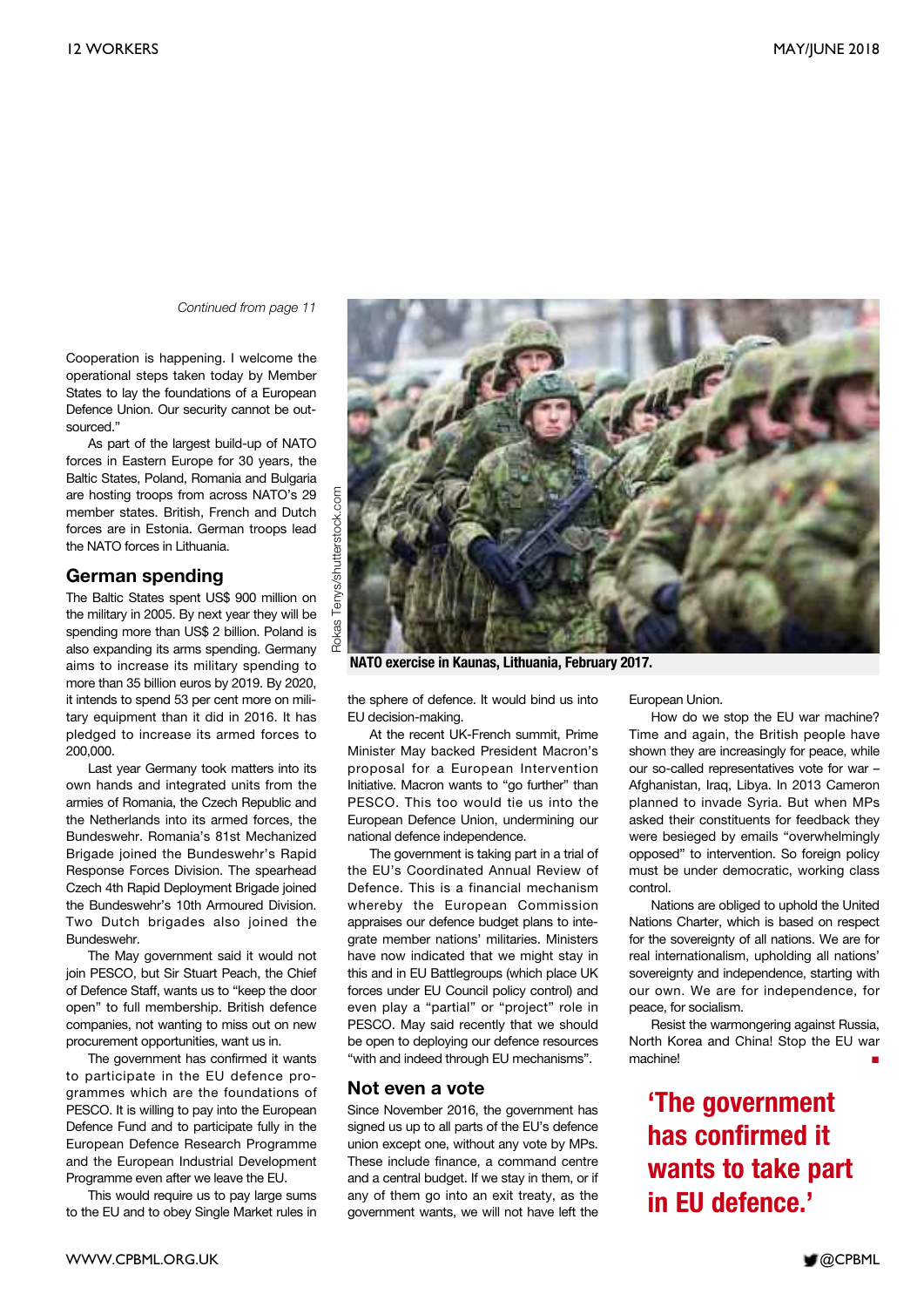

## **CPBML MAY DAY MEETINGS 2018**

## **TAKE CONTROL FOR AN INDEPENDENT BRITAIN!**

**The referendum result was clear.** Now sections of the establishment are manoeuvring to thwart a full Brexit by preventing a clean departure.

What's to be afraid about? If the EU continues to refuse real negotiations, we should be prepared to walk away.

The people must take responsibility and speak out. We must unite to make government and Westminster too afraid to construct deceitful half-way houses that mean no real departure.

**What does Britain need to be an independent country?** Control over our economy and our borders, and the freedom to trade in the way that suits us best. Sovereignty over our land and our seas. Control over our laws. And we must assert control in the workplace – an end to the EU's anti-union laws.

That means no to the single market, no to the customs union, no to the European Court of Justice. It means real independence.

**Leaving the EU means we cut ties with it.** We are not in a "divorce". We don't have to pay maintenance and we don't have to give the EU visiting rights. We will be leaving. It's that simple.

We are a country rich in skill, in science and technology, one of the largest economies in the world. Independence will liberate us from the diktats, doom and decline of the EU. We have a world to win.

**On the occasion of the 50th anniversary of the founding of the CPBML**, we invite you to celebrate with us the prospects for independence.

**Workers of all lands, unite! Fight for independence!**

**GLASGOW**

**Speakers and discussion Tuesday 1 May, 7pm Renfield Conference Centre 260 Bath Street Glasgow G2 4JP**

#### **LEEDS**

**Conversation and refreshments Tuesday 1 May, 7.30pm Cosmopolitan Hotel Lower Briggate Leeds LS1 4AE**

**LONDON**

**Speakers and social Tuesday 1 May, 7.30pm Conway Hall Red Lion Square London WC1R 4RL**

### **SEE CPBML.ORG.UK FOR UP-TO-DATE NEWS OF ALL CPBML EVENTS**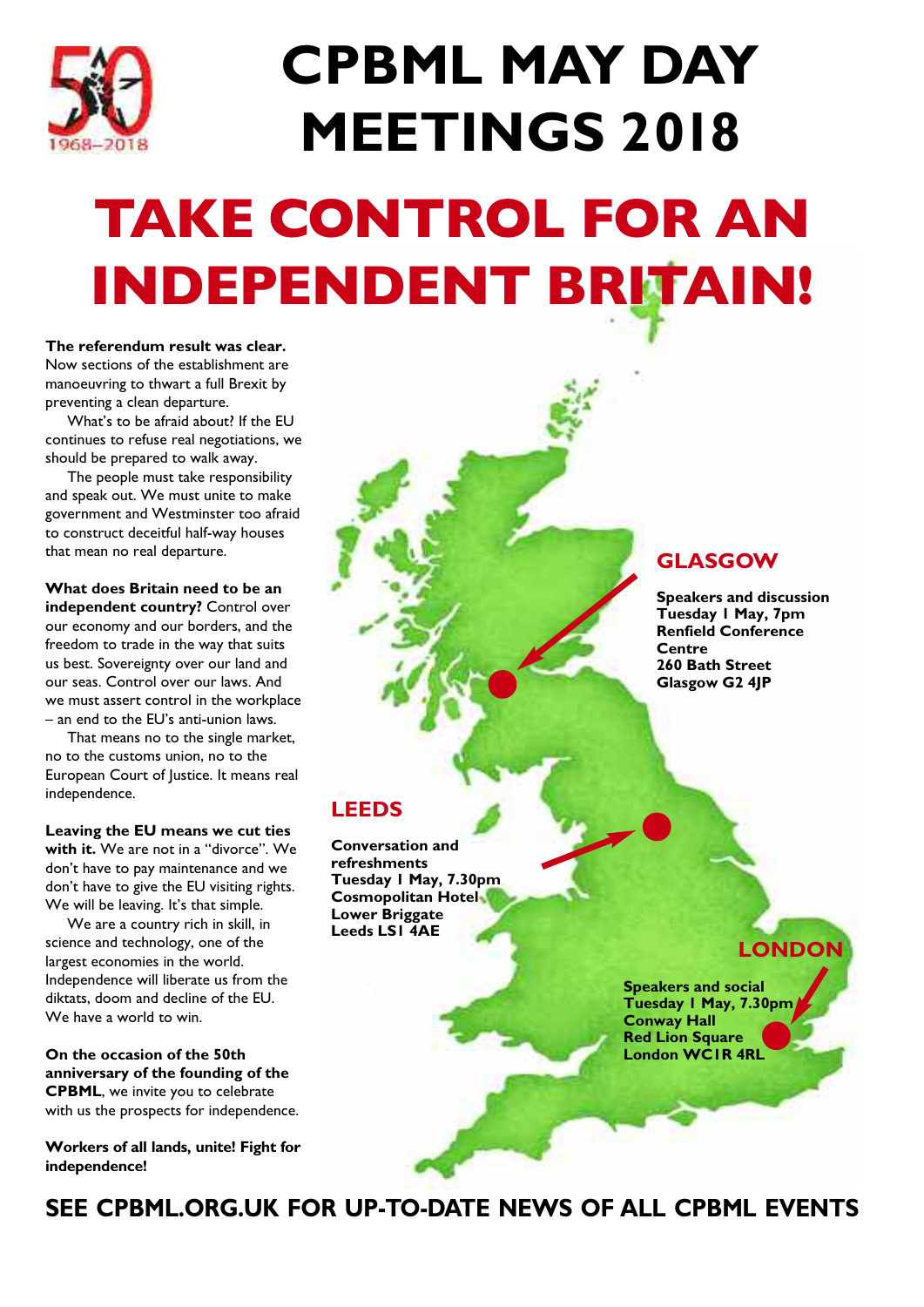### **Food safety and animal welfare concern or even alarm ma The EU has no more interest in animals than it does in wo**

## **We can make food safer:**

IT'S COMMON to be asked to sign a petition about deterioration in food safety or reduced animal welfare because of Brexit. We read many headlines such as "Brexit could be bad news for food safety, experts warn."

The implication is frequently that the EU is the guarantor of food safety and animal welfare. But that just doesn't stand up to scrutiny.

In the horsemeat scandal of 2013, equine meat labelled as beef entered the food chain across Europe. The House of Commons Select Committee on Environment, Food and Rural Affairs report on that incident was not critical of British or Irish producers. It expressed concern that the contamination was the result of fraud and other criminal activity across the EU.

Anne McIntosh MP, chair of that parliamentary committee, said: "The evidence suggests a complex network of companies trading in and mislabelling beef or beef products which is fraudulent and illegal". EU regulations on labelling of food products were ineffectual; the free movement of goods was far more important.

Before the referendum our own legislation demanded higher standards than EU regulations. Outside the EU we can have our own better legislation. For example the EU regulation of 2009 on the protection of animals at the time of killing came into force across Europe on 1 January 2013. But England and Wales have also retained national rules that give greater protection to animals at the time of killing than the EU regulation.

But it would be a mistake to think that legislation and regulation is the guarantor of food safety. After Brexit we are still in capitalist Britain. As any worker knows, a capitalist – including those involved in food production – will be prepared to sacrifice safety for profit. It's just that the EU makes it easier for

### **'Britain, not the EU, will strengthen regulation of abattoirs in May.'**

them. The best defence of food safety will be the actions of those workers in Britain who produce our food and control imports.

But what we do as consumers of food will also have an influence. In any trade someone needs to purchase the products. There is no evidence that the British public is in a headlong rush to purchase more imported food since the referendum; quite the contrary.

#### **Buy British**

Recently published YouGov research based on data taken after the referendum showed that the public seem to be more inclined to buy British food. Two-thirds of the respondents said they would prefer to buy British when they can. Maybe consumers have come to the unsurprising conclusion that knowing where your food comes from and eating food which has not travelled half way around the world in cold storage is tastier and safer.

This seems to be backed up in action. All the supermarkets have increased the visibility of their labels which indicate Britain as the source of a product – presumably responding to sales as well as the YouGov consumer survey. It would be good to repeat that survey for 2018 and assess the trend.

If the supermarkets themselves were keen to switch to cheaper imports (as they did with fresh milk) they would be changing their supply chains already. Instead there is more evidence of a policy to buy British and more local sourcing.

Jorge Royan/w

w

w.royan.com.ar (C

neyan.

.com.ar

C

BY-SA<sub>3</sub>

The last edition of *Workers* reported on the Co-op policy of only selling British meat and how they had worked with their suppliers to arrange that. Now Morrisons, which already sources around two-thirds of all their products in Britain, is undertaking a major project to make its products as local as possible. The emphasis is on reducing the distance products travel from farm to your plate.

Consumer activity can exert a small influence on food safety – for example insistence on clear origin labelling, how animals are reared and choosing to buy British. But what counts more is how we as a country set the standards for food safety now and police them.

In recent years the reduction in funding



**Beef carcasses in Smithfield Market, London.**

for the Food Standards Agency and for local authority environmental health officers have both had an impact on food safety. There is little point strengthening our legislation post Brexit if we don't have the personnel to ensure regulations are adhered to.

Britain, not the EU, will strengthen regulation of abattoirs in May 2018. CCTV will be mandatory in all slaughterhouses in England. The veterinary profession fully supports that. Scotland is now consulting with a view to replicate the English legislation and a call has been made for Wales to follow suit. Businesses have six months to implement this legislation.

Such technology could also provide an opportunity to review the Official Vet (OV) role which is currently over-reliant on professionals from other EU countries.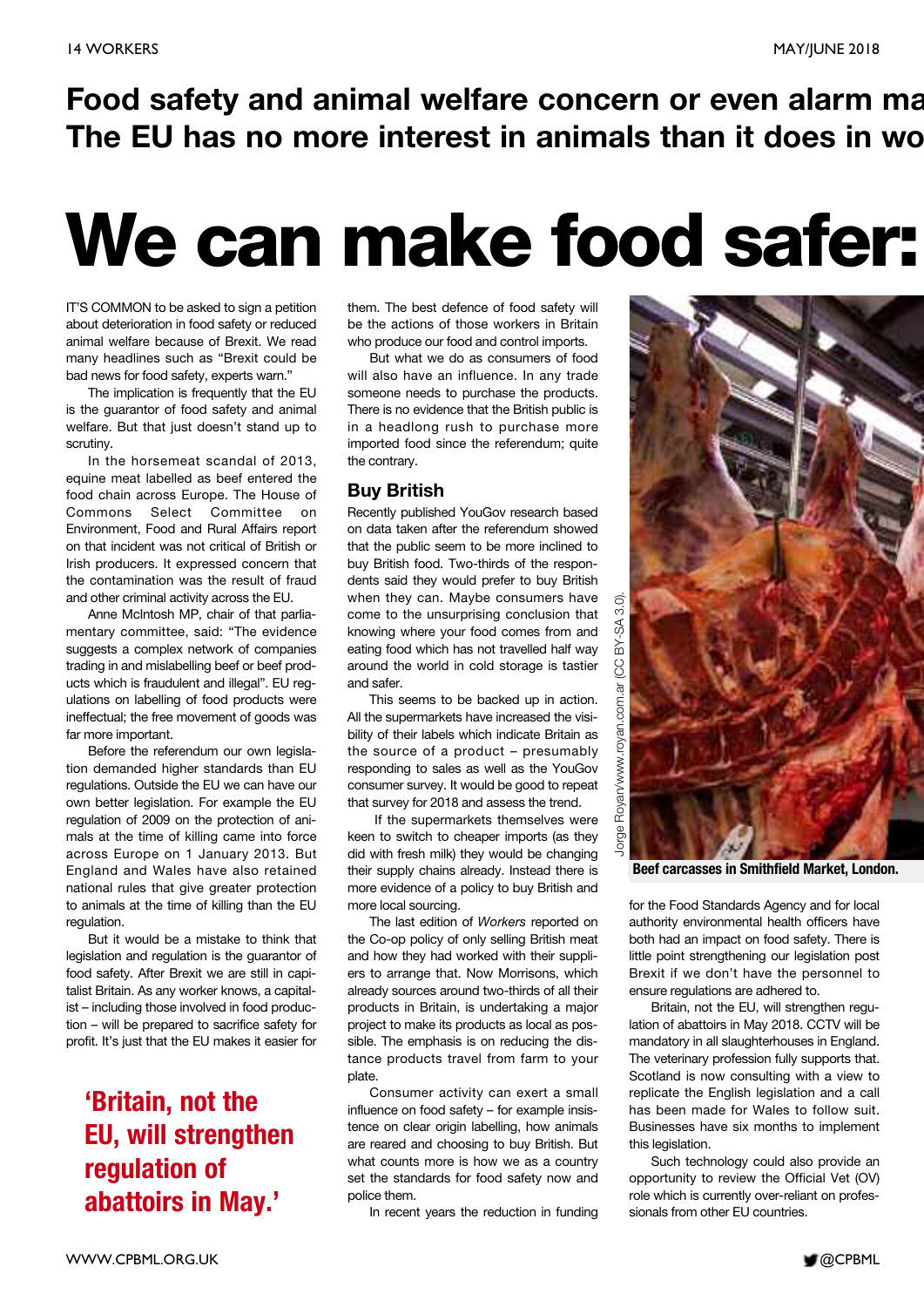## **any of us. But the public debate is misleading at times. orkers…**

## **the responsibility is ours**



The EU requires OVs on site to perform work normally of a statutory nature on behalf of an EU member state, often at public expense. In Britain we formerly had Local Veterinary Inspectors (LVIs).

But few UK vets wanted to undertake the OV role as a full-time job, and the expense of this system has made smaller abattoirs unviable. Historically abattoirs in the UK were numerous, local and accessible in every agricultural area. This meant that the transportation of live animals was kept to a minimum.

Now a big agricultural county like Pembrokeshire in South Wales has no abattoir. All animals for food consumption must be transported out of the county. If anything the situation is worse in Scotland. The abattoir on Orkney closed in January and others

have closed since. Yet the Scottish Government felt it could not support a small unit on Skye because of EU state aid rules.

As well as the animal welfare considerations, there is the cost impact on small farms of transport and occupying their key worker for the best part of the day. And worse, small producers fear losing the market altogether.

One of the aims of a workforce study being undertaken by veterinary associations here is that "there should be an investigation as to why UK veterinary undergraduates are not attracted to careers in food safety and meat hygiene, and explore measures" to change that.

The British Veterinary Association (BVA) president speaking to a conference of vets earlier this year said, "Salaries are really not high enough for the very skilled work they do. OVs have a very responsible job, and work in a very noisy and challenging environment. It is very hard work and they never get a chance to sit down.

"The training our European colleagues get has much more emphasis on abattoir work, so these people have come in, filled these posts and done an extremely good job."

Do they really need an investigation to see why this role is not attractive? Pay, conditions and training would seem a good place to start. Does the introduction of CCTV in slaughterhouses also offer an opportunity to re-design this noisy job where the workers never get to sit down?

#### **Higher standards**

Environment Secretary Michael Gove has launched a call for evidence for a ban on live export of animals for slaughter after Brexit. This is further indication of a desire to raise welfare standards post Brexit. And it is likely to be popular with the public and the veterinary profession.

The context here is that each year over four thousand sheep are transported from Britain to continental Europe for slaughter. This is the proposal that will make the headlines. However, as part of the same process, the Farm Animal Welfare Committee has also launched a review of the existing welfare standards for animals during transport and this is equally applicable to movements between different parts of Britain.

In response the BVA said: "We believe that production animals should not be transported long distances to the abattoir but should be slaughtered as near to the point of production as possible. Animals should be transported on the hook, as meat, not on the hoof, as live animals."

So, do we dare to be different? We have a long tradition of higher standards and we should be even more ambitious. We could design a new infrastructure and have smaller facilities closer to the farm. And the role of the official vet could be done differently – and properly rewarded.

Feel free to respond to the call for evidence at https://consult.defra.gov.uk/ animal-health-and-welfare/live-exportsand-improving-welfare-in-transport/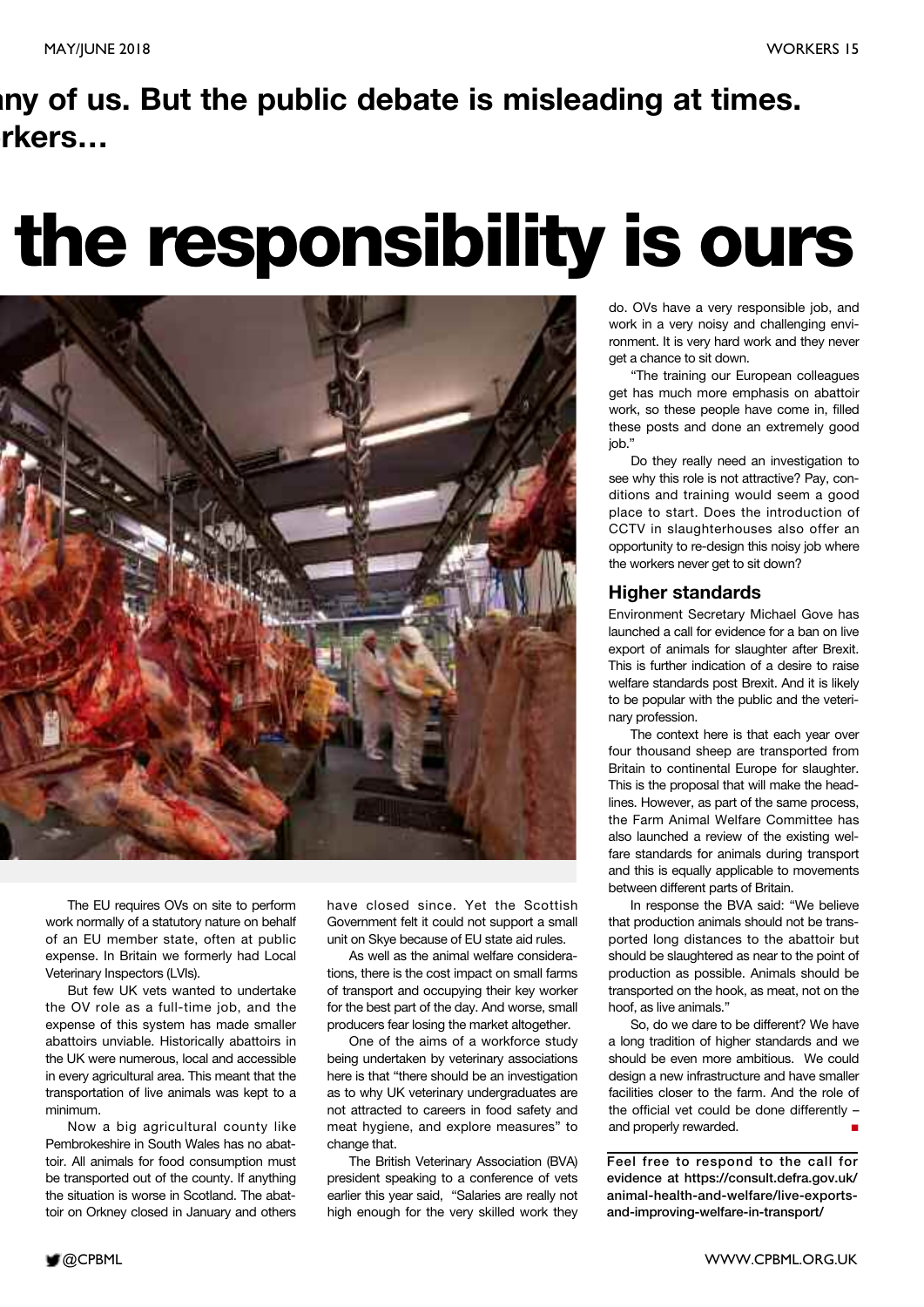**The tsunami of outsourcing over the past decade has led merry-go-round finally comes to an end, it's the workers a**

## **Outsourcing: the vultur**

![](_page_15_Picture_4.jpeg)

**Rubble: a Carillion building site in Birmingham. Nothing will now be built there for a long time.**

WRITING IN *The Daily Telegraph* on 22 January, Rupert Soames, chief executive of Serco, quoted Lenin: "capitalists will sell us the rope with which we will hang them", in trying to pin the blame on everyone else.

This is rich coming from Serco considering it nearly caused Carillion's collapse in 2014, when that company was ensconced in scandal following the London Olympics security fiasco and the tagging of offenders fraud. Though Serco is distancing itself from Carillion, its own financial health is also parlous as witnessed by the Barts and the London NHS Trust contract in 2017.

Everyone is blaming everyone else for the collapse of Carillion, though in fact the whole outsourcing "industry" reeks of the corruption of rotting business practices.

It is largely the same audit companies that failed to see the 2007-2008 banking collapse that have been signing off Carillion's accounts: KPMG, PWC, EY and Deloitte.

The "big four" audit companies handle the accounts of 90 per cent of Britain's socalled blue chip companies. They have pocketed over £71 million in fees – while missing the estimated £1.5 billion debt, the £1 billion pension deficit, and the fact that Carillion only seemed to have £17 million cash reserves at the time of collapse.

#### **Bonus payments**

Yet Carillion managed to pay £376 million from 2012 to 2016 to shareholders in dividends and bonus payments. And now the estimated £50 million cost of the insolvency will come from the asset stripping of Carillion.

To date 16 of Carillion's 326 "companies" have gone bust with the domino effect continuing among the rest. What was Carillion's core objective? Presumably securing another contract just to keep

**'Carillion managed to pay £376 million to shareholders from 2012 to 2016.'**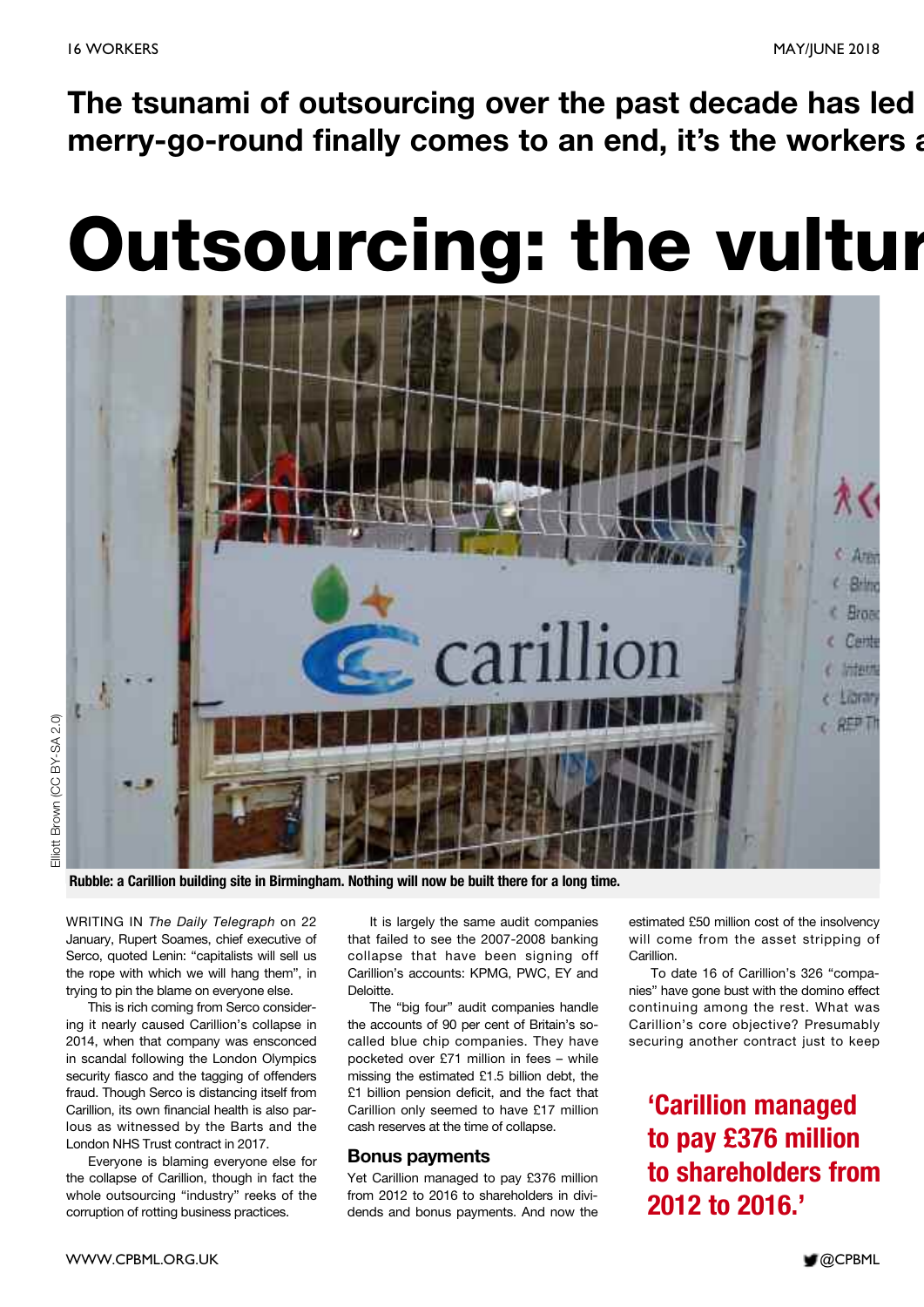### **to a culture of rotten business practices. When the and the public who are left to pay the bill…**

## **res feeding off billions**

#### running on the spot.

As Carillion sinks, so the asset stripping and seizure of contracts by competitors becomes a frenzy. Serco, BGIS/Brookfield (Canadian) and OCS to name but a few swoop in to feed on public sector contracts in health and education.

Almost immediately the existing terms and conditions of workers are attacked. Trade union recognition is denied or withdrawn. Transfer of undertakings regulations and redundancy protections are denied. Redundancy issues are referred to the Insolvency Service, which will place workers' recompense at the bottom of the heap after investors, shareholders, businesses and HMRC, which will take priority.

Every conceivable weasel word and slippery practice emerges. The TUC, coordinating the trade union response, meets and exchanges "thoughts" with the government. Meanwhile the crowd of vultures grows. Sadly, the squabbling between Unite, GMB and Unison continues, with each trying to poach members off the others.

But Carillion is not alone. Capita, which "manages" – among others – the London Congestion Charge, Jobseekers Allowance, Teachers Pension Scheme, TV Licence collection, local government contracts, Ministry of Defence, Department of Work and Pensions, has seen its shares halve in value since the end of January.

#### **'Short-term focus'**

Even Jonathan Lewis, Capita's chief executive, describes Capita as "too complex" and "driven by short-term focus". The government calls Capita a "strategic supplier", a phrase used previously to describe Carillion.

Capita harvested 154 new public sector contracts in 2017. Unlike Carillion, Capita has large cash reserves, estimated at over £1 billion. Profit forecasts are for a return of £270 to £300 million, down from £400 million last year.

Faced with the downturn, the company is ruthlessly cutting jobs, dumping unprofitable businesses, moving away from collecting contracts for contracts' sake – focusing instead solely on profit returns. Its staff, 50,000 in Britain and 70,000 worldwide, must feel nervous about the future. Incidentally, Capita is audited by KPMG.

Interserve is another major outsourcing company, with an estimated £3 billion revenue and contracts covering the NHS and local government. After a £200 million loss on its waste-to-energy business in Scotland, it has tried to shift the bill to its 80,000 workforce, with attacks on wages and on terms and conditions.

Babcock provides another example. Essentially an engineering company, it has been bidding for contracts in everything from shipbuilding, the railways and local government construction to NHS soft facilities management.

As crisis surrounds Babcock's competitors it has dusted off its engineering credentials to distance itself from them: 20 per cent outsourcing, 80 per cent engineering is the mantra. Its order book of £31 billion looks healthy. But as the prime customer is the Ministry of Defence, and the MoD has a £21 billion black hole in its accounts, alarm bells are ringing.

Carillion, Serco, Capita, Interserve, Babcock are just five players, but the list goes on – ISS, G4S, Virgin and so on. The privateers like Serco head Rupert Soames argue that "[state] monopolies are always bad, and always become inefficient and focused on protecting their own interests".

Private outsourcing, he said in January, brings to the public "choice, new ideas, greater efficiency, reduced costs…along with the assurance that the taxpayer is getting best value for money". The financial crises rippling through the outsourcing monopolies say otherwise.

**'From 2010 to 2015 government ministers have outsourced over £120 billion of public service contracts.'**

From 2010 to 2015 government ministers have between them outsourced over £120 billion of public service contracts – almost double the value of all contracts outsourced up to 2010. They cannot blame civil servants for this: the drive came from the Treasury and then-Chancellor Osborne.

In addition to the management failures of the outsourcing companies, Carillion was attacked by hedge funds and the aptly named vulture funds which gamble on a collapse in share prices by buying, selling, rebuying cheap and then selling on at a profit the shares or bonds in companies in crisis.

An estimated £300 million was made by hedge funds betting against Carillion's collapse. Blackrock – the world's largest hedge fund – is said to have made £40 million from Carillion's collapse. Ex-Chancellor Osborne reputedly earns £650,000 per annum working one day a week for Blackrock. It's a small world. **■**

## $M$  eet the Party

**The Communist Party of Britain Marxist-Leninist's regular series of London public meetings in Conway Hall, Red Lion Square, WC1R 4RL, will continue on Tuesday 17 July (details to be announced). There will also be May Day meetings across Britain on 1 May – see page 13 for details.**

**M those who want to take the discussion further. If you are As well as our regular public meetings we hold informal discussions with interested workers and study sessions for interested, we want to hear from you. Call us on 020 8801 9543 or send an email to info@cpbml.org.uk M**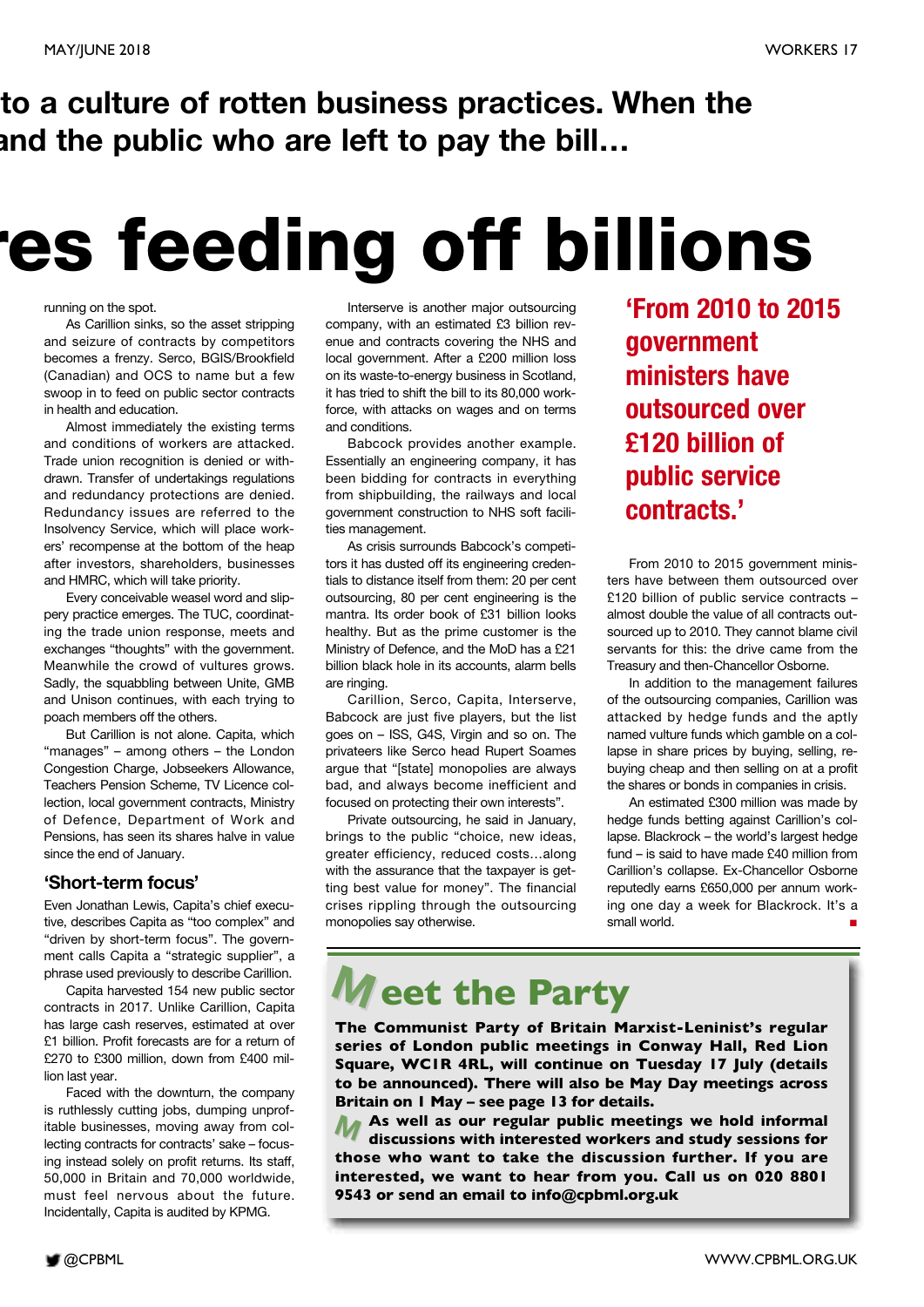### **As parts of the rail network fail and the government's Whit to bring railways back into public ownership is gathering m**

## **Foreign firms line up to**

YET MORE foreign firms are seeking to join the gravy train that is Britain's privatised rail franchising system, but the system they want to be part of is creaking under the weight of its own contradictions.

Spain's state-owned rail operator Renfe has now been added to the Department for Transport's list of pre-qualified franchise bidders. It joins the state railways of Germany, France, Italy and the Netherlands on a list that includes firms from Japan and China – only five are British.

Also on the list are private firms Nuovo Transporto Viaggiatori (an Italian high-speed operator), and Transdev (a French operator of rail services in Germany and the USA, and many French light rail systems).

And British operator FirstGroup has been subject to a hostile bid by US private equity group Apollo Management, looking for a fast buck.

Britain's rail industry is attractive to these new players, no doubt influenced by some of the barmier aspects of the system. One example is this year's unusually harsh winter and heavy snowfall, when many passenger trains were cancelled. But this has proved to be a money-spinner for the private companies as the rules meant they could claim compensation from Network Rail because their trains couldn't run.

#### **Retained**

While this compensation is supposed to be passed on to passengers, much of it is not and is retained by the rail operators. Operators in England and Wales received £181 million from Network Rail for unplanned disruption in the 2016/17 financial year, but paid out just £74 million in compensation to delayed passengers. So we have a publicly funded infrastructure owner paying private companies for the British weather.

But the privateers queuing to make profits from British fare- and tax-payers may not have things so easy in future.

The East Coast Main Line franchise seems in particular to be a poisoned chalice. The two previous private operators both had to hand back the keys after defaulting on their commitment to pay the government out of profits made from the franchise. After a profitable spell under public ownership, the

![](_page_17_Picture_13.jpeg)

**10 April 2018, King's Cross, London: campaign group Bring Back British Rail call for a public Ea**

current operator Stagecoach has failed dismally to honour its financial commitments and the franchise is about to fail.

Stagecoach has operated the franchise under the Virgin branding, with the Virgin Group having a token shareholding. But the Virgin magic they were clearly hoping for didn't materialise. Stagecoach and Virgin massively overbid for the franchise, promising to pay the government £3.3 billion by 2023. Instead, losses mean a £165 million bond put up by the parent companies has been completely used up, and the franchise will come to an end three years early.

The government wants to reward bad behaviour which is effectively costing it (and the British people) billions by cobbling together a "management contract" with Stagecoach to get it through the next few years. But there has been a political outcry over this option, and now Transport Secretary "Failing Grayling" is threatened by crowd-funded legal action if this happens.

Renationalisation group Bring Back British Rail is leading this initiative, and wants to see the East Coast Main Line back under public ownership and control. Bring Back British Rail's solicitors have also said that they would seek legal intervention if Grayling refuses to block Stagecoach and Virgin from bidding for more rail franchises.

Ellie Harrison from the campaign group said: "The current Virgin Trains East Coast franchise has failed within three years yet the Secretary of State for Transport Chris Grayling is allowing its operators, Stagecoach and Virgin, to simply walk away, free to bid for rail franchises again."

This comes as bidding has been opened for a new "West Coast Partnership", which will be running trains on the existing West Coast Main Line, and HS2 when it is built and opened in 2026.

Virgin is of course the current operator of the highly profitable services run on the West Coast Main Line, and this places Grayling in an awkward position. It means that in order to avoid banning Virgin from bidding for the new West Coast/HS2 franchise, he may well have to swallow the bitter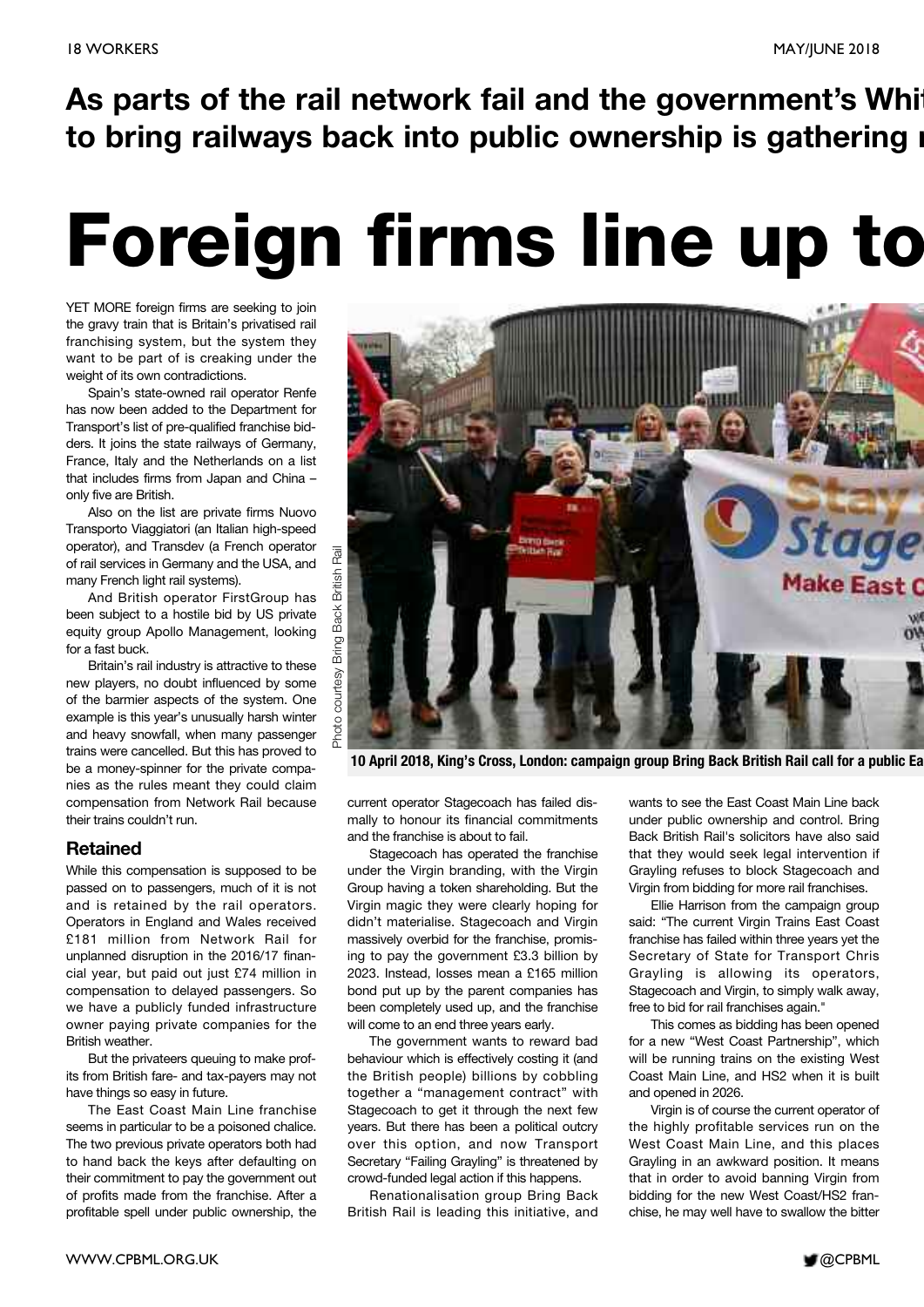### **tehall farce leads to ever more absurdities, the campaign momentum around Britain…**

## **o plunder rail network**

![](_page_18_Picture_4.jpeg)

**st Coast line.**

pill of handing the East Coast Main Line back to the public sector to run.

And it is not just Virgin and Stagecoach that are in trouble. A downturn in passenger numbers after over a decade of sustained growth is playing havoc with recently awarded franchises.

#### **Losses**

Serco, which took on the London to Scotland sleeper train franchise, has lost £30.6 million. Assumptions made by others bidding for franchises have also gone awry. FirstGroup is reportedly struggling with its finances in both the South Western franchise it recently wrested from Stagecoach, and in the renewed TransPennine franchise where redundancies are being made.

Abellio has blamed the collapse of its proposed partner Carillion for pulling out of bidding for the Welsh franchise (controlled by the Welsh Assembly) – but rumours of this pullout were circulating in November, long before the Carillion mess was revealed.

Carillion was Network Rail's biggest

contractor before it collapsed. With Amey having moved in to gobble up the more lucrative contracts, it has replaced Carillion in the top slot. Despite Amey having provided a lifeboat for a majority of former Carillion staff, many skilled rail staff have been made redundant at a time when skills are in short supply. Amey has is also one of the bidders for the Welsh franchise.

The absence of effective train procurement planning and the prevalence of short term thinking in Britain's crazy rail franchising system is now seeing nearly new trains less than three years old replaced on South Western Trains at massive taxpayer expenses, to sit in sidings and very possibly be destined for the scrapyard.

Meanwhile, old London Underground District Line trains have been tarted up, given a van engine, and pressed into service in the West Midlands. Other operators may follow suit in using these recycled underground trains.

First's Great Western Railway (GWR) has announced that it will bolster its fleet with 19 of the trains displaced from Thameslink services by new trains; these older trains are well over 30 years old. Almost unbelievably, the stated reason is that they will partially replace much more modern trains on services to Heathrow Airport.

GWR has taken over the Heathrow Express services run by the company that owns Heathrow Airport. The current and very modern Heathrow Express depot at Old Oak Common is to be demolished to make way for HS2. With the takeover by GWR the replacement depot at Langley will no longer be needed. GWR will absorb the maintenance work at its other depots, mainly Reading, and all the skilled engineering staff at the Heathrow Express depot will be made redundant.

But new trains are not always welcomed by passengers. Those now running on Thameslink services through London have been slated for having "ironing board" seats and no power sockets for electronic devices!

Given that these trains are running on routes where journeys may be up to 3-4 hours, it is unsurprising that a train that seems to have been designed to modern (and spartan!) metro standards more suited to short distance commuter routes has gone

**'A downturn in passenger numbers is playing havoc with recently awarded franchises...'**

down so badly.

Transport Minister Jo Johnson has been ridiculed after inflaming feelings further by suggesting that the hard seats on Thameslink will become more comfortable with use. One social media user described his comments as "blithering twaddle"!

The lack of planning by the government coupled with its knee-jerk cancellation of the planned electrification of the Midland Main Line from London to Sheffield has created a train crisis. The old former British Rail high speed diesel trains currently operating many services can't be used after next year as they will not have their slam doors replaced by power operated doors as required by law. There is now no time to convert them by then, and there are no suitable trains available to replace them now that the line will not be electrified – any new trains will only be available after 2021.

#### **Cancelled**

"Failing Grayling" has now been shown to have cancelled the electrification to save money, not for the unconvincing reasons originally proffered. He originally said that the development of trains that could run on both electricity and diesel power renders electrification superfluous. Critics have pointed out that the new generation of such "bi-mode" trains are more expensive to build, will perform less efficiently, will be heavier creating much greater track wear, and therefore more expensive in the long term. And such trains contradict the government's stated aim to abolish diesel trains by the 2040s.

It is little wonder that the calls for returning Britain's railways to public ownership grow ever louder!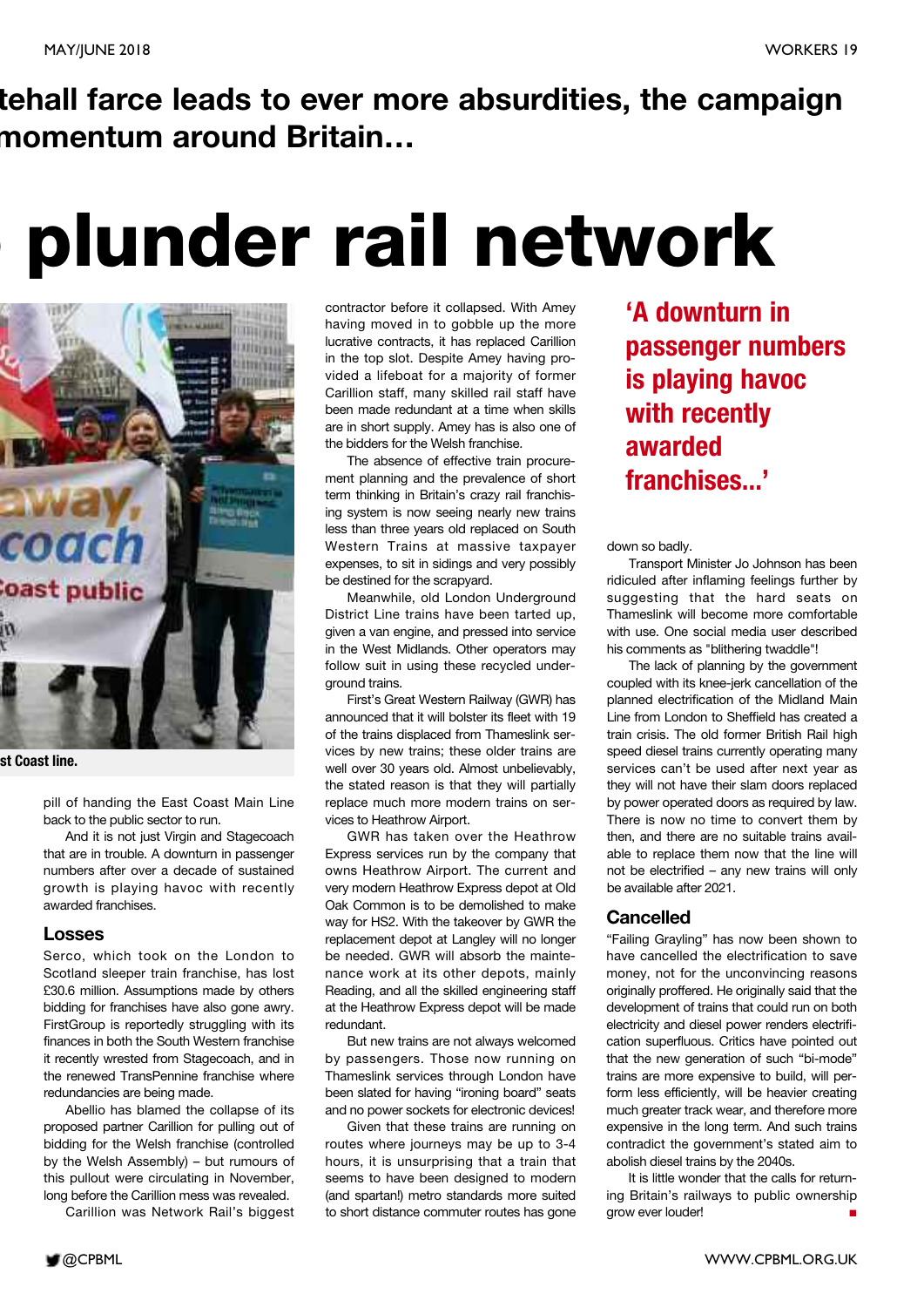## **Despite the supposed threat to democracy from populism, the anti-populist reaction is worse…**

## **Populism and reaction**

![](_page_19_Picture_5.jpeg)

**Refugees on the Hungarian M1 highway on their march towards the Austrian border, 4 September 2015.**

*Populism and the European Culture wars: The Conflict of values between Hungary and the EU***, by Frank Furedi, paperback, 144 pages, ISBN 978-1138097438, Routledge, 2017, £14.99, Kindle and eBook editions available.**

FRANK FUREDI, the Budapest-born sociologist, argues that despite the media's attention on the supposed threat to democracy from populist movements, the anti-populist reaction is far worse.

A free and open debate about whether to leave the EU led to our majority democratic decision to back independence. Furedi notes that for the dwindling minority who want to overturn the vote, "European federalism symbolized a sacred cause, while nationalism was assigned the role of anti-Christ<sup>'</sup>

As Furedi points out, "Anti-populism has constructed a culturally warped view of populism that casts a movement questioning the

**"The EU wants elite rule not democracy…"**

elite cultural consensus in a negative light." That intolerant and reactionary viewpoint characterises populist movements as xenophobic, anti-democratic, and totalitarian.

EU commissioner Margot Wallström said that nationalists caused the Second World War and that eurosceptics risked a "return to the Holocaust". Herman van Rompuy, a past president of the EU Council, agreed; he said "Euroscepticism leads to war." Euroscepticism was not to blame for the war on Libya for instance; rather it was the pro-EU governments of Britain and France.

The European Union presents itself as the enlightened minority with a duty to impose its values on the benighted majority, just as the old empires did. It wants elite rule, not democracy.

The EU now bullies Eastern Europe's countries after "introducing an economic shock therapy that led to the privatisation of the economy, mass unemployment, and the dismantling of the old Hungarian welfare state."

#### **'Cultural imperialists'**

Furedi comments that many of Hungary's critics "come across as latter-day cultural imperialists who feel that they have the right to impose their values on Hungarian society.... They do not seem to realize that the

**"Nationalism was assigned the role of anti-Christ…"**

problems facing Hungarian society will only be resolved through the efforts of its people, not by foreign advocacy organizations meddling in the affairs of an independent sovereign nation."

The EU damned the Hungarian government for building fences on its border with Serbia and Croatia in autumn 2015, which significantly cut uncontrolled migration. It said nothing about Norway and the three EU Baltic states building fences on their borders with Russia.

Who opposes democracy? Furedi argues that some who back our staying in the EU are now drawing on Europe's more regrettable, anti-democratic traditions. They oppose Europe's other values, the Enlightenment values of democracy and freedom.

As he observes, "The rise of mass politics since the nineteenth century has continually provoked the fear and hostility of the political establishment."

Nations are the necessary foundations of democracy. Furedi sums this up, "...borders, which are essential for the maintenance of national sovereignty, are so far the only foundation that humanity has discovered for the institutionalization of democratic accountability. It is within familiar borders that citizens felt confident to work out their ideas and enter into dialogue and debate with one another. Without borders a citizen becomes subject to a power that cannot be held to account and this is why – from a democratic perspective – it is so important to counter the anti-populist crusade against national sovereignty.'

Furedi concludes that popular sovereignty is the most robust foundation for a flourishing public life. Anti-populist opinion constantly challenges political legitimacy based on that sovereignty because it has no trust in people to make intelligent choices. "Illiberal anti-populism constitutes the principal threat to democracy in Europe today." **■**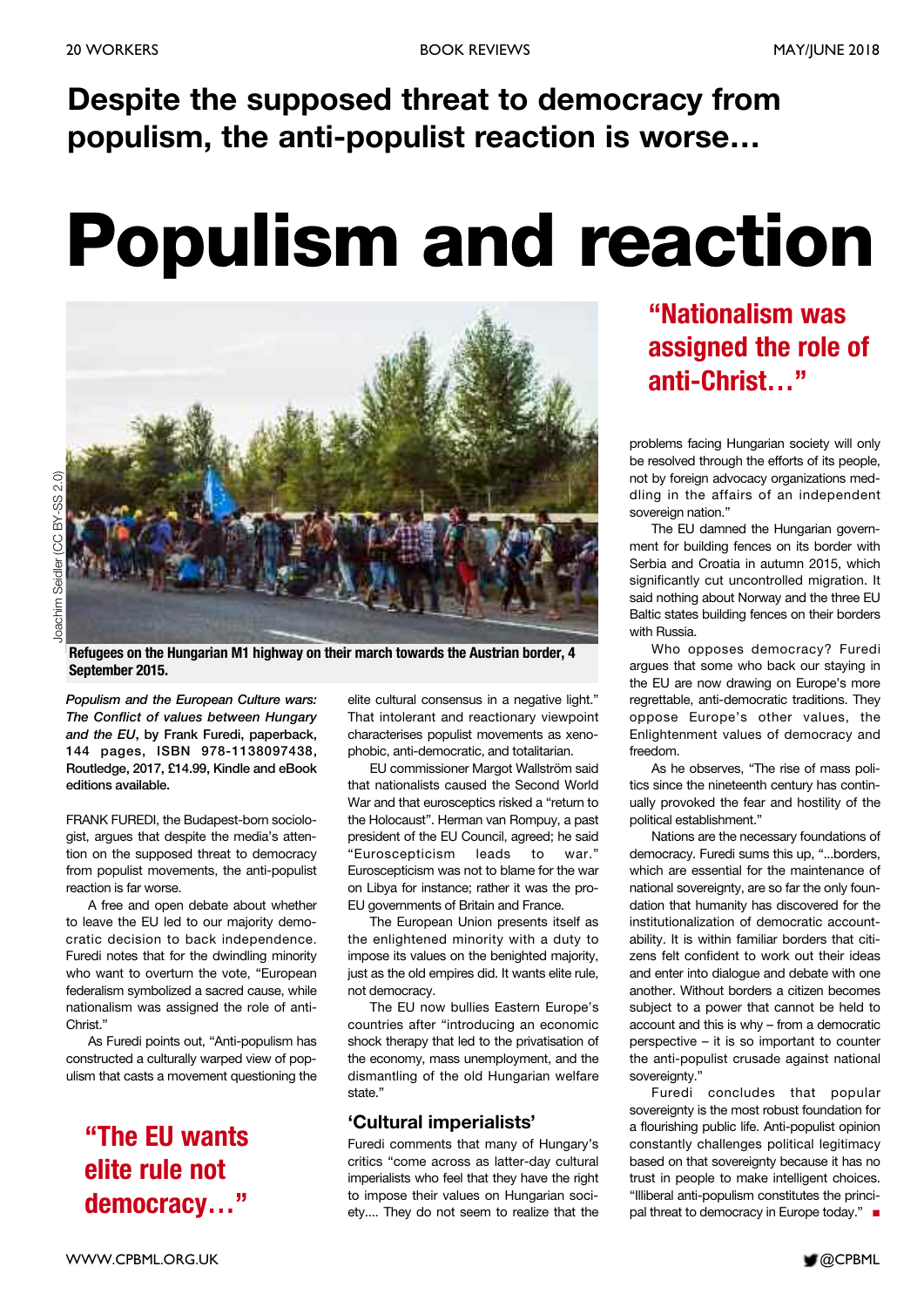## **A thriving engineering sector is vital for Britain, argues Tom Brown…**

## **Engineering's decline**

*Tragedy and challenge: an inside view of UK engineering's decline and the challenge of the Brexit economy***, by Tom Brown, hardback, 366 pages, ISBN 978- 1788035316, Matador 2017, £19.99, Kindle edition also available.**

THIS SPLENDID book is full of ideas about how Britain can succeed as an independent country. Tom Brown worked in engineering businesses for his entire 45-year career. Throughout the book he stresses the vital importance of a thriving manufacturing sector, especially the key engineering sector.

Manufacturing is still significant for Britain. Manufacturing output rose by nearly 50 per cent in real terms from 1970 to 2000. But in the 20 years to 2014 the contribution of manufacturing to Britain's total GDP fell, from 27 per cent to under 11 per cent. The proportion of manufacturing jobs fell from 29 per cent of the workforce to 10 per cent.

#### **Debt**

Brown notes that the main problem has been and still is bank debt, the vast bulk of which is not for new investment but for buying existing assets. As he writes, "all too often 'the market' in practice becomes 'the City', what they will finance and what strategies and managements they will back, multiplying the power over UK society of a very small group of extremely highly paid Londoners whose only motivation is their own shortterm profit …".

For fund managers in the City capital investment is seen as "...a drain on resources rather than as an opportunity for profitable growth". In particular, private equity houses "invest almost nothing in longer-term projects...as these reduce shortterm profit and cash and are unlikely to assist their all-important exit valuation." In 2014 members of the British Private Equity &

### **"Overall the City has made an extremely negative impact…"**

![](_page_20_Picture_12.jpeg)

**Abandoned factory buildings, Edinburgh.**

Venture Capital Association "invested" £4.3 billion in the UK, almost all buying existing assets. Only £0.3 billion was venture capital.

Brown sums up: "Overall the City has made an extremely negative impact on quoted engineering companies, particularly through short-term pressure for profit at the expense of investment in people, technology, and marketing, and by promoting unfocused takeovers, and encouraging debt. In striving so hard to create instant wealth, it inhibits its creation."

His remedy is to prevent the banks from manufacturing debt. This would not only greatly reduce the amount of debt – "the root cause of so very many of our business and also social problems" – but, he believes, also reduce the power of the financial sector and the risk of further crises.

#### **Foreign ownership**

Foreign ownership now accounts for half our national engineering output. In 1973 foreignowned companies produced only 15 per cent of manufacturing value added. Overseas acquisitions of UK companies are classified as inward investment – "so we record selling the UK to foreigners as 'investment'."

Brown points out that companies coming under foreign ownership "generally contribute less to the UK economy and society than domestically owned operations", and importantly we lose control of our destiny.

He is critical of government industrial policy, "The 'Northern Powerhouse' is just a phrase, and it is hard to believe that devolution in England will achieve more than a further layer of bureaucracy. There is wide agreement on the need for North-South rebalancing, but I believe the fundamental key to achieving this is the recovery of manufacturing."

British governments here have seen engineering as just "metal bashing". The author asked Labour's Ed Balls, when he was Chief Economic Advisor to the Treasury, his view on the decline of engineering. Balls replied, "You might as well mourn for the dinosaurs."

Brown ends with recommendations across the economy. His key points:

In industrial policy: "Choose engineering as a sector to back. Consider import substitution and rebuilding supply chains, and support for exporter." He also calls for the establishment of an engineering investment fund .

In energy policy: "Establish and implement a clear and effective policy embracing cost and security of supply, with protection of the environment."

And in education, invest more in primary and secondary schools, and promote vocational training…"Improve funding for technical subjects in universities, and increase their contacts with engineering industry," he writes. **■**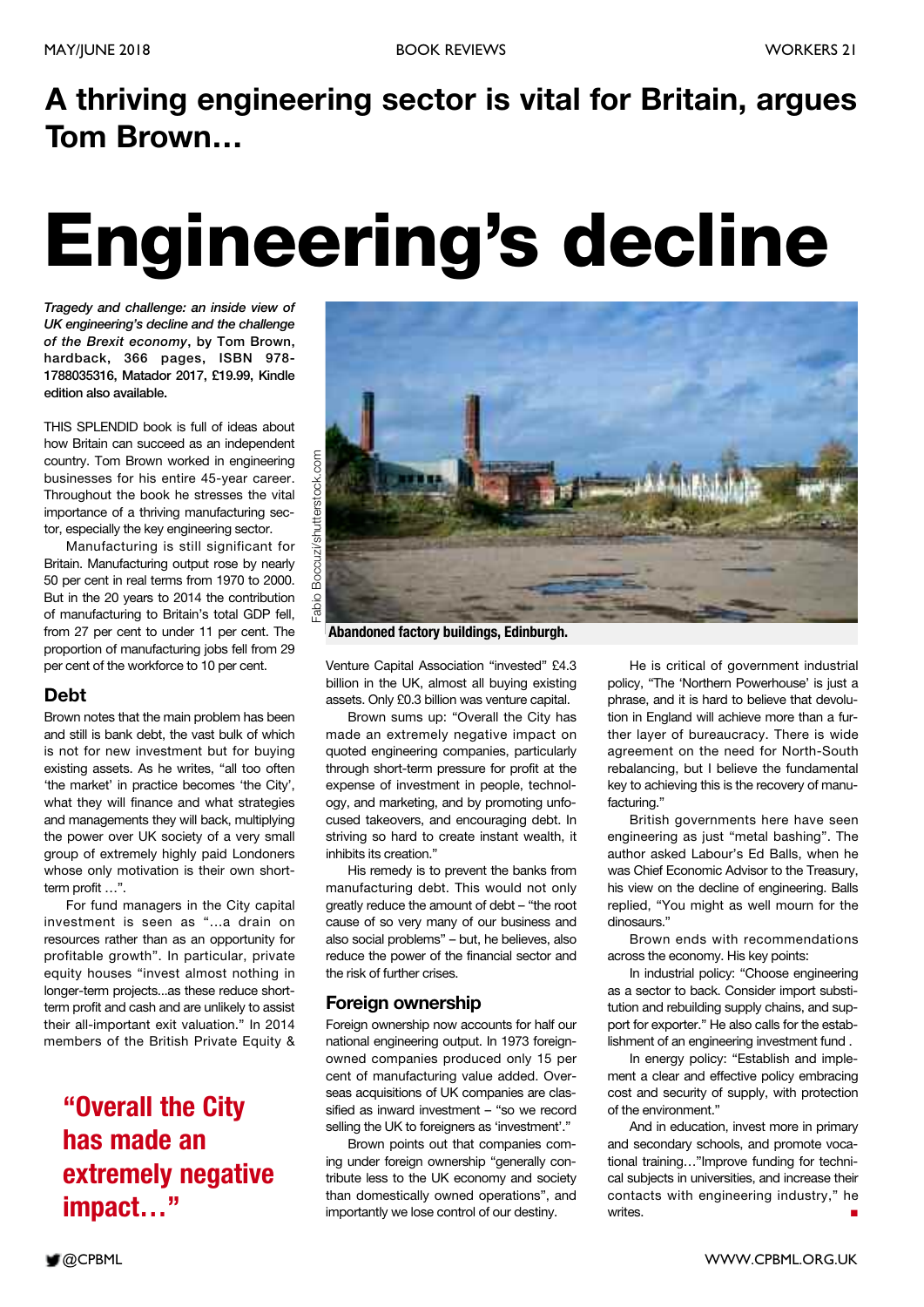## **The British working class was the first proletariat in the wo of the land. It had to make a stand or go under…**

## **British trade unions: early**

WORKING CLASS organisation has a long history in our land. Trade unions have existed in Britain for well over three centuries, working to maintain or improve working conditions for wage-earners. Can we take anything useful from this lengthy experience for application to current times, or is the past redundant?

Recognisable trade unions appeared in the latter part of the seventeenth century. There were some collective combinations and approaches evident even before then. These cannot really be seen as forerunners of trade unionism for many were within guild frameworks. But demonstrably some people did come together and act collectively to determine aspects of their working lives.

#### **Common interests**

In both medieval and early modern times, working people asserted their common interests, at times quite successfully. Glimpses of them appear as inverted praise in the historical records. In 1383 the Corporation of the City of London prohibited all "congregations, covins and conspiracies of workmen". In 1387 the servingmen of the London cordwainers (shoemakers) were in rebellion against the "overseers of the trade" and made a fraternity.

In 1406 the serving-men of the saddlers asserted that they had a fraternity for "time out of mind", which the masters declared was out to raise wages. In 1538 the Bishop of Ely reported to Thomas Cromwell that twenty-one journeymen shoemakers of Wisbech had assembled on a hill outside the town and demanded the master shoemakers meet them about an advance in their wages.

Particularly admirable were the stone-

### **'The unions never began nationally in Britain, nor were they imposed from outside.'**

masons. They had a history of congregations and confederacies, which were expressly prohibited by Act of Parliament in 1425. It is probable that the masons, wandering over the country from one job to another particularly on cathedrals and churches were united, not just in any local guild, but in a trade fraternity of some extent. Certainly stonemasons were among the earliest expert practitioners of demarcation disputes and restrictive practices.

Journeymen, skilled manual workers, moved from place to place carrying a bag of tools and, because of their degree of skill, were sought after. The extent should not be overestimated, but it seems that in certain cases journeymen fraternities existed within the craft guilds of the Middle Ages, acting to further the interests of their own members.

This occasionally extended to strikes either against the employers or against the authority of the guild. Many established long-lived combinations, some of which could only be put down by new laws, and had alms-boxes to help members' families that were in distress.

The guilds were run by master craftsmen employing journeymen and labourers, and there were journeymen who wished to become a master too. So the guilds were not the equivalent of a trade union. Yet they were also about protecting the quality of craft work by ensuring that only those with the necessary expertise could participate in the craft. They aimed to preserve those features of regulation which craftsmen had long recognised as "giving them protection from the cold blast of an unregulated market." Today's trade unions still need to protect workers' professionalism from the same undermining market.

#### **Skilled artisans**

The trade unions in the 17th and early 18th centuries did not generally emerge as a product of the factory system. Rather they came from skilled artisans: shoe-makers, cabinet-makers, tailors, building workers, weavers and so on.

These workers operated usually in small workshops or even from their own home. Long before the industrial revolution, property-less people – having only labour power

![](_page_21_Picture_19.jpeg)

to sell – were coming together no matter how small or few in number.

Accordingly, the unions never began nationally in Britain, nor were they imposed from outside. They all started locally in parish, village, or town, then spread wider. Generally the first combinations of workers were formed around a skill or a community of similar jobs, based on their capacity to fight, which gave them potential strength and a greater advantage than those who were unable to argue or bargain directly at all.

Early British trade unionism was a selfgenerated product of the workers involved, acting alone without external union organisers, do-gooders or political parties. The original unions didn't have grandiose notions or even call themselves national. They tended to have prosaic names like "Steam Engine Makers". Members worked at the trade, and when they got big enough employed a secretary.

The condition of the growth of these unions was based on an absolute suspicion of anyone who didn't make steam engines (or whatever) and didn't go to work every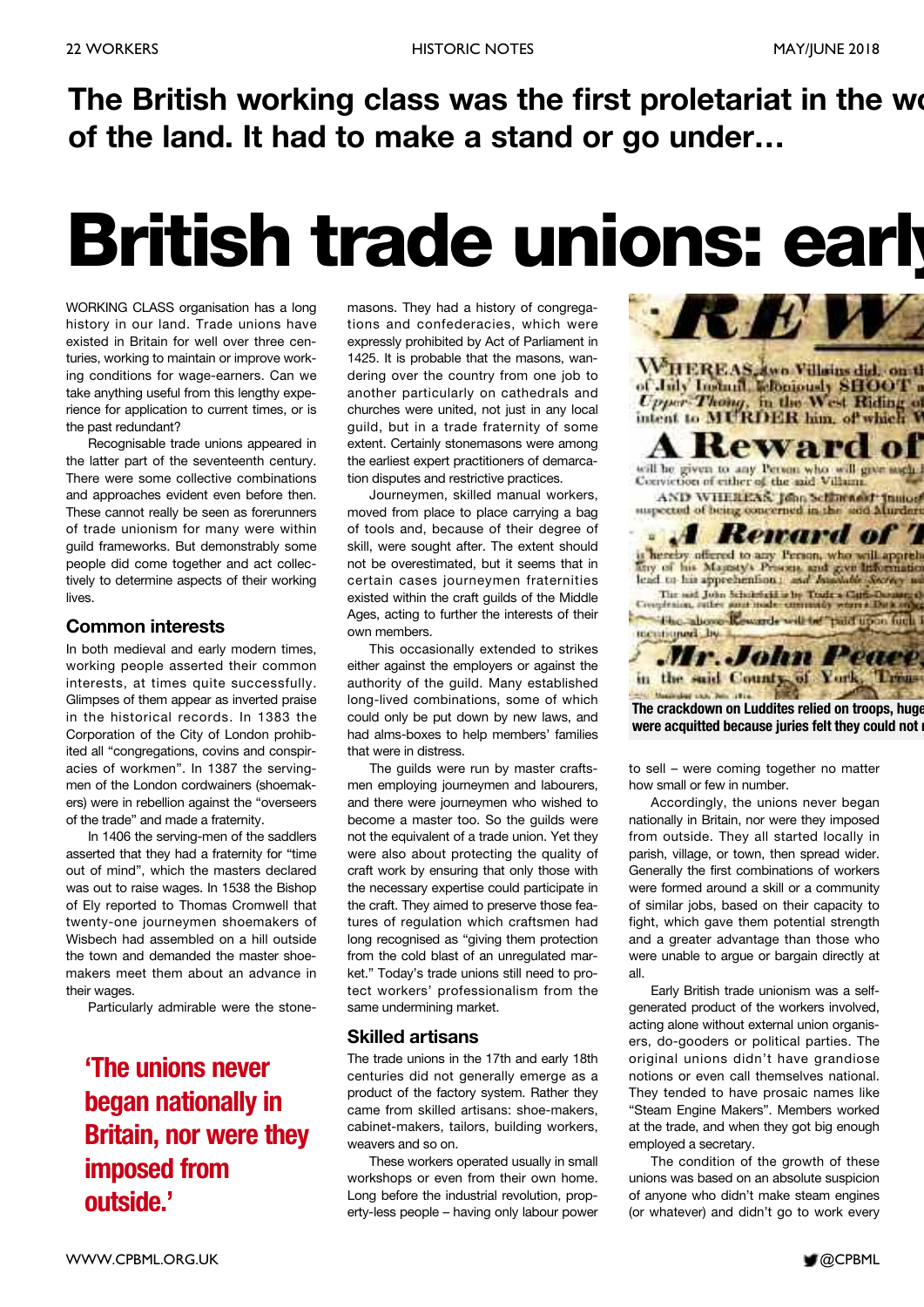### **orld to emerge out**

## **y origins**

![](_page_22_Picture_3.jpeg)

to Night of Wednesday the 22nd. Day t and WOUND John Hinchliffs of the County of York. Clothier. with ound he lies in a dangerous state.

### **200 Guineas**

aformation, as may lead to the Apprehention and

of Neduce Thong, in the said Rading, a smangly<br>in attempt AND HAS ABSCONDED.

#### *renty Guineas*

and the said John Scholendd, and Jolge him in

and at Yours of April 2 Days on Indian High, Boson Hair, Days<br>and Gian conferences and Level approach have Parameter aformation. Approbations and Conversion as above

of Harider shield. mer to the Hudder-field Association

**e rewards and police informers. Many accused rely on the honesty of police witnesses.**

day in the trade.

The unions were born and developed in conspiracy against the employers and the employers' government. Trade unionism in engineering first emerged in the 1780s when a Friendly Society of Mechanics was established in Bolton, Blackburn and Chorley.

By 1799 employers in London asked Parliament to make it illegal for millwrights and engineers to combine, which resulted in the passing of the Combination Acts in 1799 and 1800.

Running through all the approach of these unions is that only those who work shall control. It was true of the boilermakers, shipwrights, wainwrights and the rest. The main questions for these craft unions were "who controls?" and "who runs the union?" There was suspicion of those who did not work at the trade, who were not out of their ranks.

**• In the next issue we will trace the path of our trade unions from emergence into legality in the early 19th century to the present day. ■**

#### **Worried about the future of Britain? Join the CPBML.**

# Worried about the future of Britain? Join the CPBML. *WITHOUT INDEPENDENCE*

**The Communist Party of Britain Marxist-Leninist held its 17th Congress in 2015. The published Congress documents are available at www.cpbml.org.uk. At that time the need to leave the EU was urgent, and on 23 June 2016 the working class of Britain took the vital step to eject the EU from Britain and entered a new epoch. The tasks identified at the 17th Congress remain as relevant as ever, and the decision to leave the EU makes the question of Britain's independence immediate and practical. The tasks facing the working class and Party are:**

**Develop a working class industrial strategy** for the building of an independent industrial manufacturing base for Britain, including the development of our energy industry. Our capacity to produce is the basis for providing the public services the working class needs.

**Rebuild Britain's trade unions** to embrace all industries and workplaces. The trade unions must become a true class force not an appendage to the Labour Party or business trade unionism. Reassert the need to fight for pay.

**Preserve national class unity** in the face of the European Union and internal separatists working on their behalf. Assert workers' nationalism to ensure workers' control and unity. Resist the free flow of capital and the free movement of labour.

**Oppose the EU and NATO (USA) militarisation** of Britain and Europe and the drive towards war on a global scale. Identify and promote all forces and countries for peace against the USA drive for world domination by economic aggression, war and intervention. Promote mutual respect and economic ties between sovereign nations on the principles of non-interference and independence.

**Disseminate Marxist theory and practice** within the working class and wider labour movement. There is no advance to socialism without Marxism. Develop again our heritage of thinking to advance our work in and outside the workplace.

**Re-assert that there are only two classes in Britain** – those who exploit the labour of others (the capitalist class) and those who are exploited (the working class). Recruit to and build the party of the working class, the Communist Party of Britain Marxist Leninist.

#### **Interested in these ideas?**

• Go along to meetings in your part of the country, or join in study to help push forward the thinking of our class. Get in touch to find out how to take part.

• Subscribe to *Workers*, our bimonthly magazine, either online at cpbml.org.uk or by sending £12 for a year's issues (cheques payable to Workers.) to the address below. UK only. Email for overseas rates.

• Sign up for our free email newsletter – see the form at www.cpbml.org.uk

#### **CPBML**

78 Seymour Avenue, London N17 9EB

**email** info@cpbml.org.uk **twitter** @cpbml **www.cpbml.org.uk phone** 020 8801 9543

![](_page_22_Picture_34.jpeg)